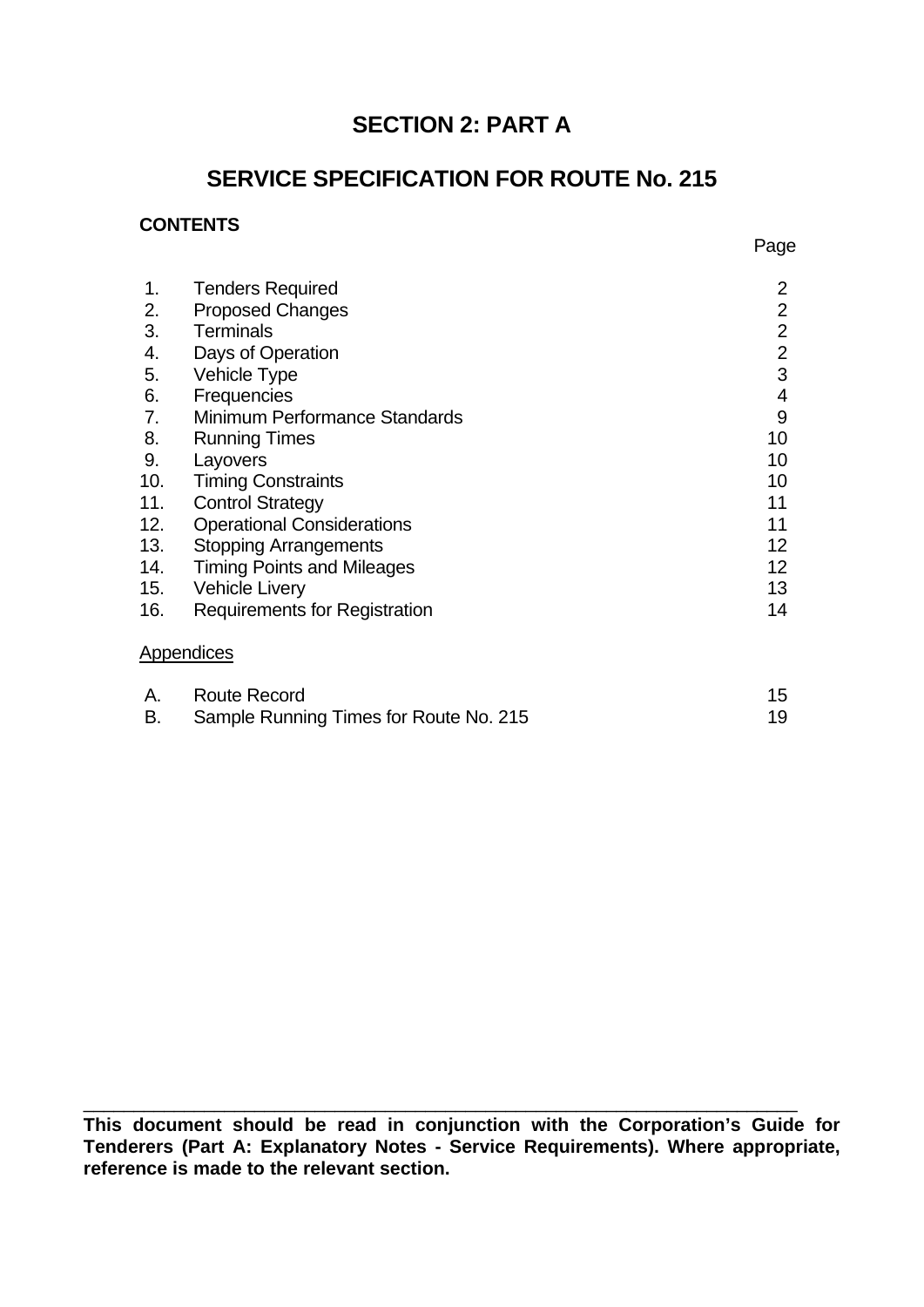# **1. TENDERS REQUIRED**

This document describes the service for which the Corporation requires Tenders and Tenderers **must** submit a fully compliant bid. In addition, Tenderers **may** wish to draw upon their local knowledge to submit alternative bids which offer improved value for money in meeting passenger needs. These might incorporate, for example, different timings, frequencies, route structures and / or vehicles. The Corporation will welcome such bids and give them careful consideration.

For more information, please refer to Section 2.1 of Part A of the Guide for Tenderers.

# **2. PROPOSED CHANGES**

At this time, no changes are proposed to the existing service for introduction prior to the commencement of the new Route Agreement for Route No. 215.

Tenderers should note that there are no changes proposed as part of this Service Specification for Route No. 215.

# **3. TERMINALS**

Route No. 215 will operate between Yardley Lane Estate, Sewardstone Road and Walthamstow Central Station.

During the period between the early May bank holiday weekend in May and the third weekend in September, Route No. 215 will operate between Lee Valley Campsite and Walthamstow Central Station.

Full details of the route to be followed, the permitted terminal workings and the available stands are shown at Appendix A. Tenderers should particularly note the information relating to the shared usage of stands, the taking of meal reliefs and the use of ferry vehicles.

# **4. DAYS OF OPERATION**

One timetable must be offered for Route No. 215 which will operate as follows:

| <b>DAY OF OPERATION</b>      |                |
|------------------------------|----------------|
| Mondays to Fridays           | Section 6.1    |
| Saturdays & Good Friday      | Section 6.2    |
| Sundays                      | Section 6.3    |
| Christmas Day                | No service     |
| <b>Boxing Day</b>            | Section 6.4    |
| <b>Other Public Holidays</b> | Sunday service |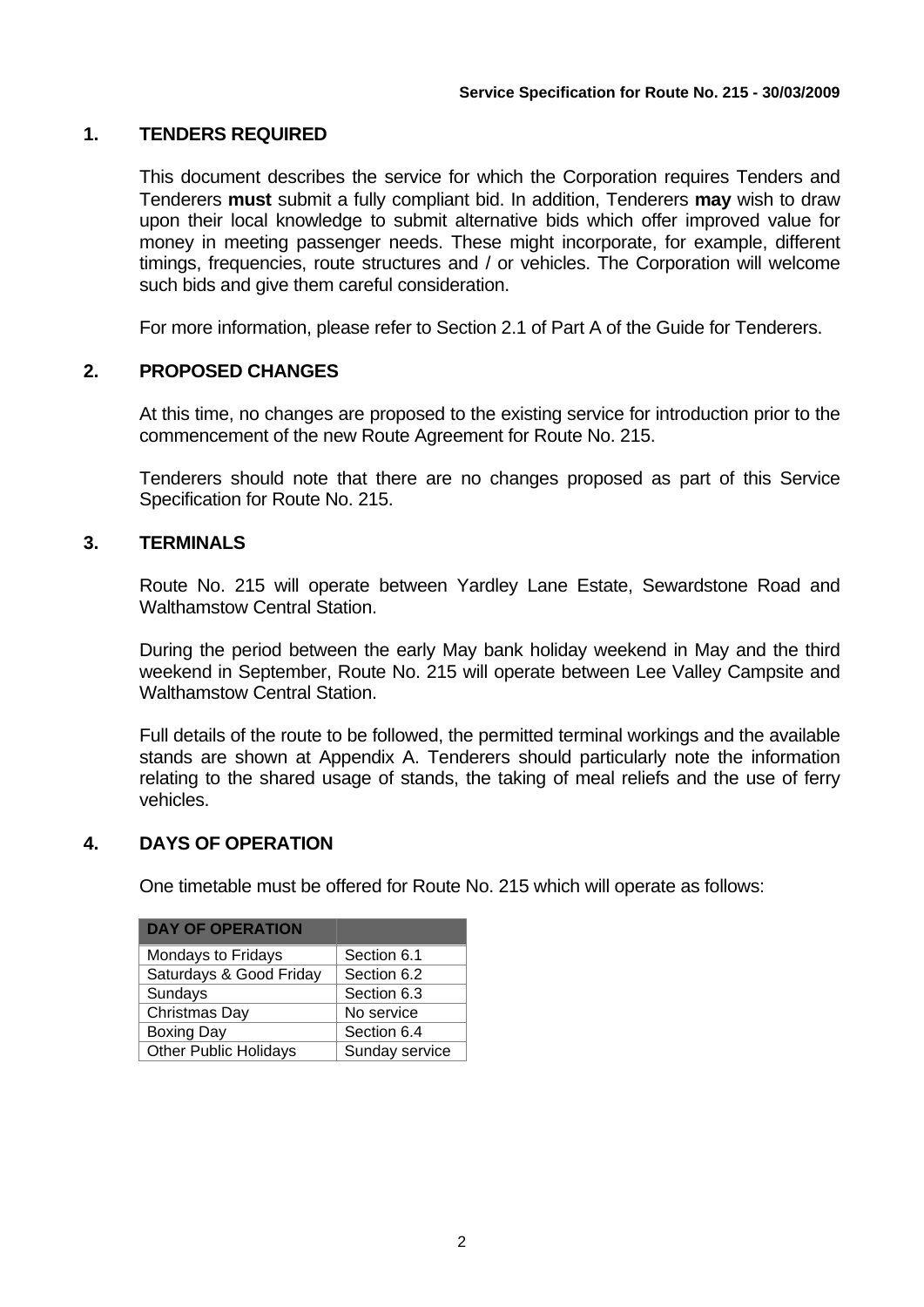# **5. VEHICLE TYPE**

Please refer to Section 2.5 of Part A of the Guide for Tenderers.

Route No. 215 is currently approved for vehicles which are a maximum of 10.5 metres long and 2.55 metres wide. A formal route test will be required for vehicles which exceed these dimensions. This will be arranged with the successful Tenderer.

The service requirement set out in Section 6 assumes that dual door, double deck buses with a minimum capacity of 87, of which approximately 60 should be seated, will be used on this route. Luggage space should also be provided.

Tenderers must submit proposals based on new vehicles. These must be of a low floor design and be accessible to wheelchairs by means of a powered ramp.

**Bids for both conventional diesel powered vehicles and diesel-electric hybrid vehicles should be submitted and separate prices for both types are required.** 

**Bids based on a mix of hybrid and conventional vehicles would be welcomed, subject to a minimum of 10 hybrid powered vehicles being offered for this route (full hybrid operation should be offered for routes with a vehicle requirement of less than 10).** 

Tenderers should refer to the vehicle design (including accessibility) features contained in Schedule II to Annex B of the Framework Agreement and Section 2 Part B of the Master ITT (Version 2 issued June 2005).

 Tenderers may also submit bids based on using existing vehicles. Tenderers are asked to specify what refurbishment would be carried out on existing buses and the expected timescale of those works. See Master ITT (Version 2 issued June 2005).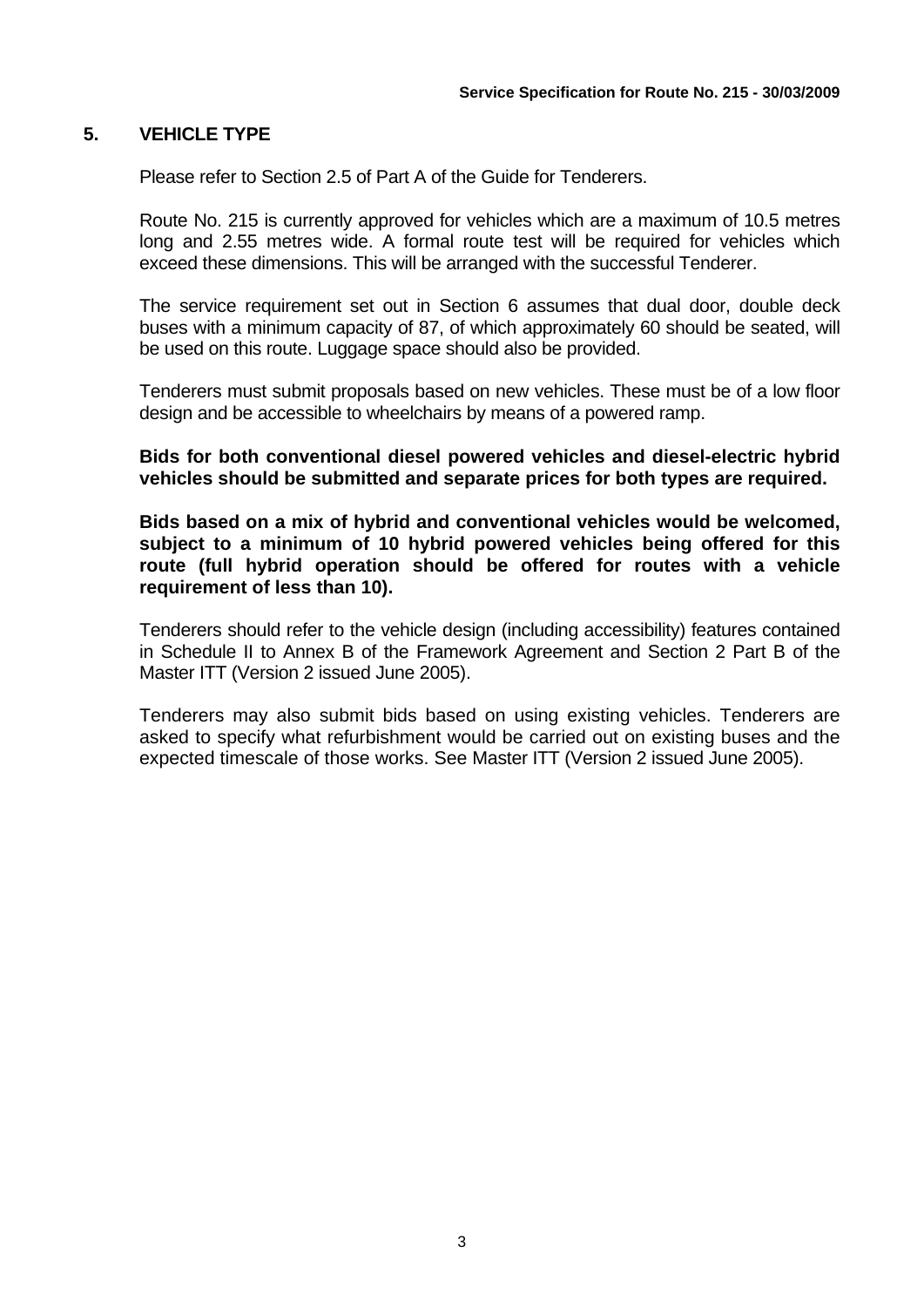# **6. FREQUENCIES**

The level of service (e.g. every 15 minutes) required by the Corporation is described in terms of the interval between departures. Whilst a completely regular service at the specified frequency should be possible at most times, occasionally a bus may be timetabled to depart up to five minutes earlier or later than the regular time.

Tenderers should note that when the specified frequency changes (e.g. between the peak and midday periods), the scheduled interval between buses should never be greater than that provided by the lower of the two frequencies AT ANY POINT ON THE ROUTE.

Tenderers should note that unless otherwise stated **all** journeys should operate between the terminal points defined in each direction.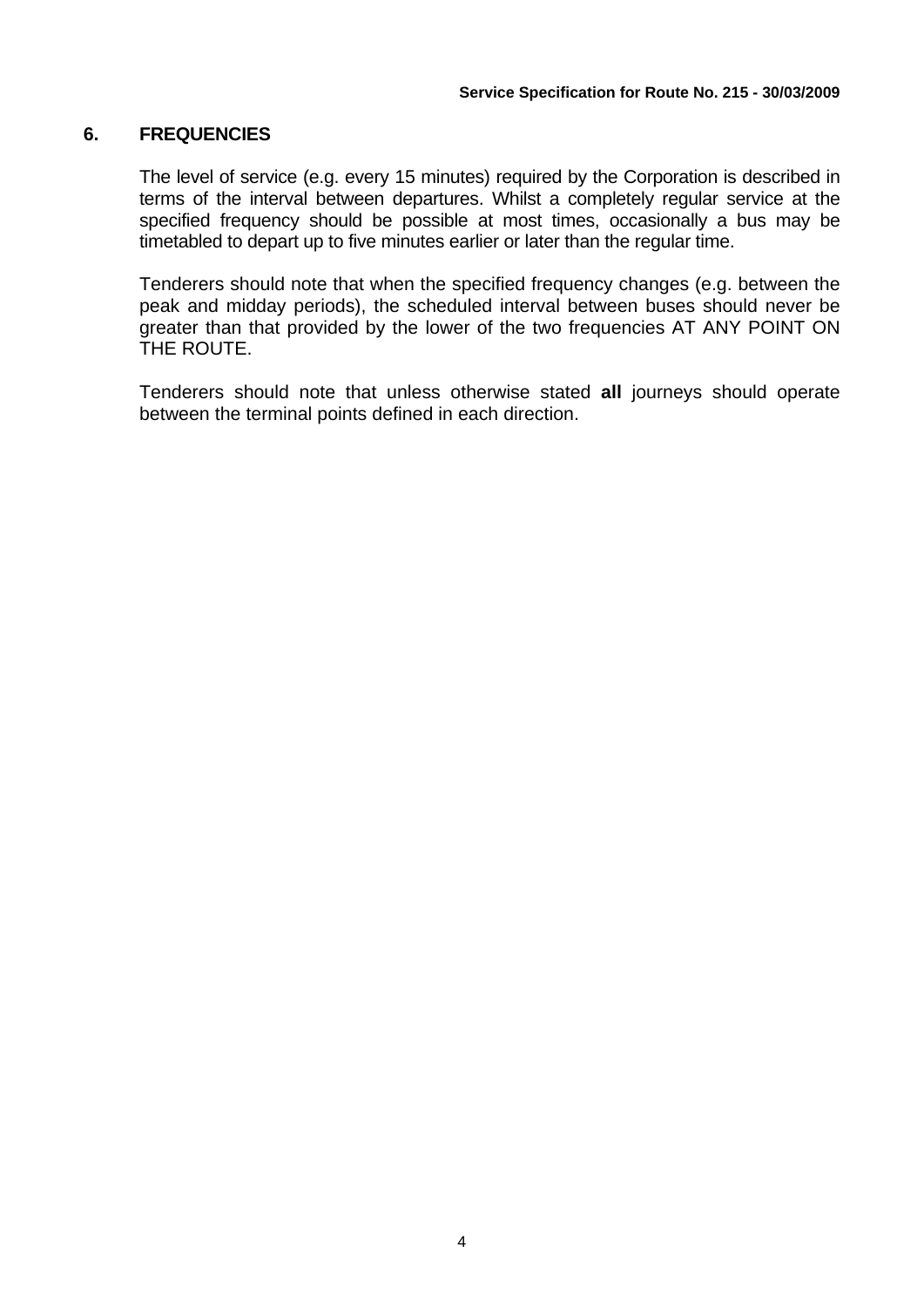#### **6.1 Mondays to Fridays**

1. Yardley Lane Estate, Sewardstone Road to Walthamstow Central Station

| $0515 - 0550$ | Every 30 minutes |
|---------------|------------------|
| $0551 - 1925$ | Every 20 minutes |
| 1926 - 0030   | Every 30 minutes |

First departure from Yardley Lane Estate, Sewardstone Road no later than 0520. Last departure from Yardley Lane Estate, Sewardstone Road no earlier than 0025.

Tenderers should ensure that buses are scheduled to be no more than 20 minutes apart at Walthamstow, Crooked Billet between 0705 and 0905 and 1510 and 1630.

**\* During summer months (see section 3), journeys arriving at Yardley Lane Estate, Sewardstone Road after 0950 must be back projected to Lee Valley Campsite. Lee Valley Campsite is the terminus in the summer months.** 

2. Walthamstow Central Station to Yardley Lane Estate, Sewardstone Road

| 0535 - 1925 | Every 20 minutes |
|-------------|------------------|
| 1926 - 0030 | Every 30 minutes |

First departure from Walthamstow Central Station no later than 0540. Last departure from Walthamstow Central Station no earlier than 0025.

Tenderers should ensure that buses are scheduled to be no more than 20 minutes apart at Chingford Mount, Prince Albert between 0715 and 0915 and between 1515 and 1635.

**\* During summer months (see section 3), journeys arriving at Yardley Lane Estate, Sewardstone Road after 0905 must be projected to Lee Valley Campsite. Lee Valley Campsite is the terminus in the summer months.**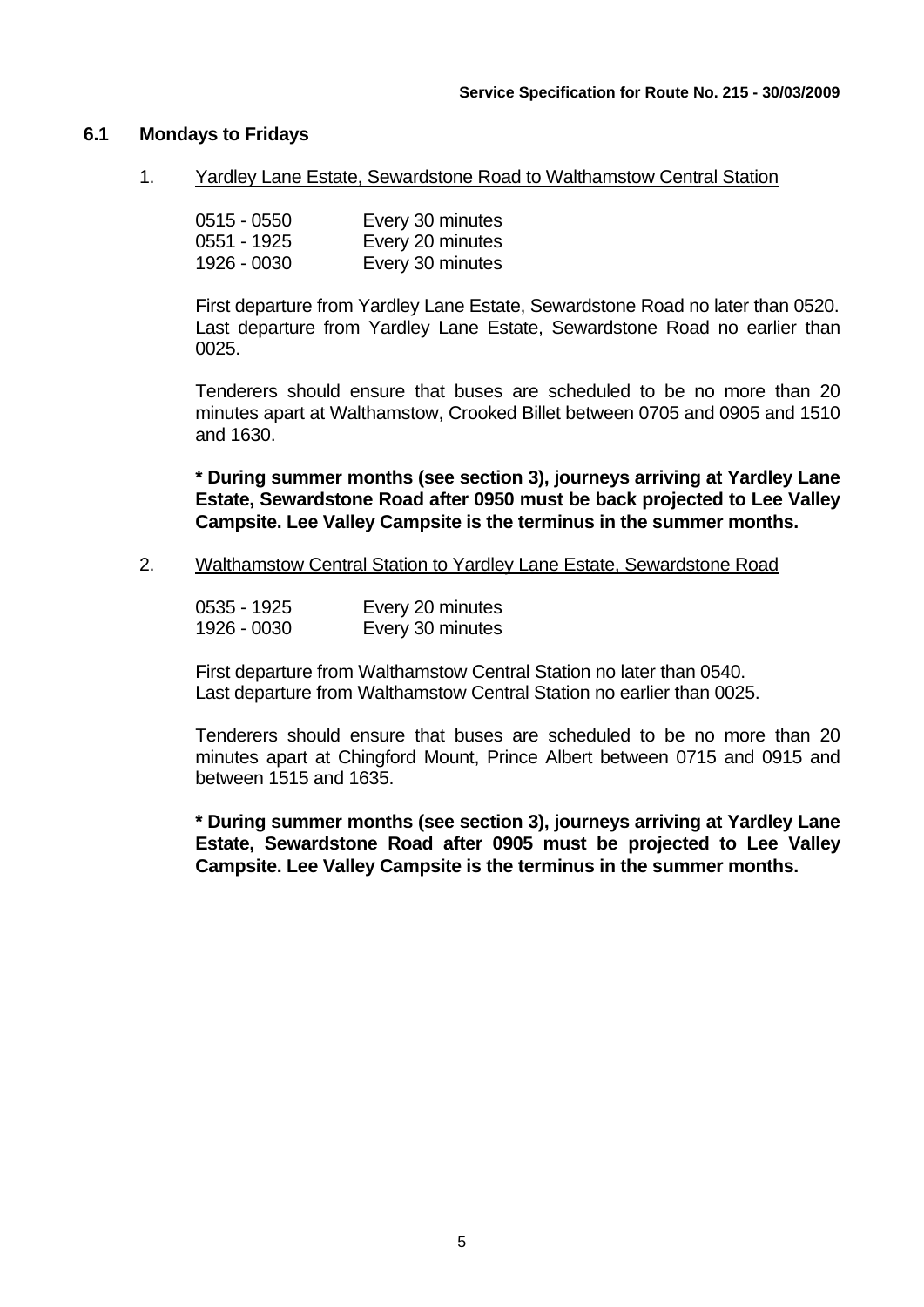## **6.2 Saturdays & Good Friday**

1. Yardley Lane Estate, Sewardstone Road to Walthamstow Central Station

| $0515 - 0720$ | Every 30 minutes |
|---------------|------------------|
| 0721 - 1925   | Every 20 minutes |
| 1926 - 0030   | Every 30 minutes |

First departure from Yardley Lane Estate, Sewardstone Road no later than 0520. Last departure from Yardley Lane Estate, Sewardstone Road no earlier than 0025.

Tenderers should ensure that buses are scheduled to be no more than 20 minutes apart at Walthamstow, Crooked Billet between 1000 and 1140.

**\* During summer months (see section 3), journeys arriving at Yardley Lane Estate, Sewardstone Road after 0740 must be back projected to Lee Valley Campsite. Lee Valley Campsite is the terminus in the summer months.** 

2. Walthamstow Central Station to Yardley Lane Estate, Sewardstone Road

| 0535 - 0740 | Every 30 minutes |
|-------------|------------------|
| 0741 - 1855 | Every 20 minutes |
| 1856 - 0030 | Every 30 minutes |

First departure from Walthamstow Central Station no later than 0540. Last departure from Walthamstow Central Station no earlier than 0025.

Tenderers should ensure that buses are scheduled to be no more than 20 minutes apart at Chingford Mount, Prince Albert between 1000 and 1140.

**\* During summer months (see section 3), journeys arriving at Yardley Lane Estate, Sewardstone Road after 0730 must be projected to Lee Valley Campsite. Lee Valley Campsite is the terminus in the summer months.**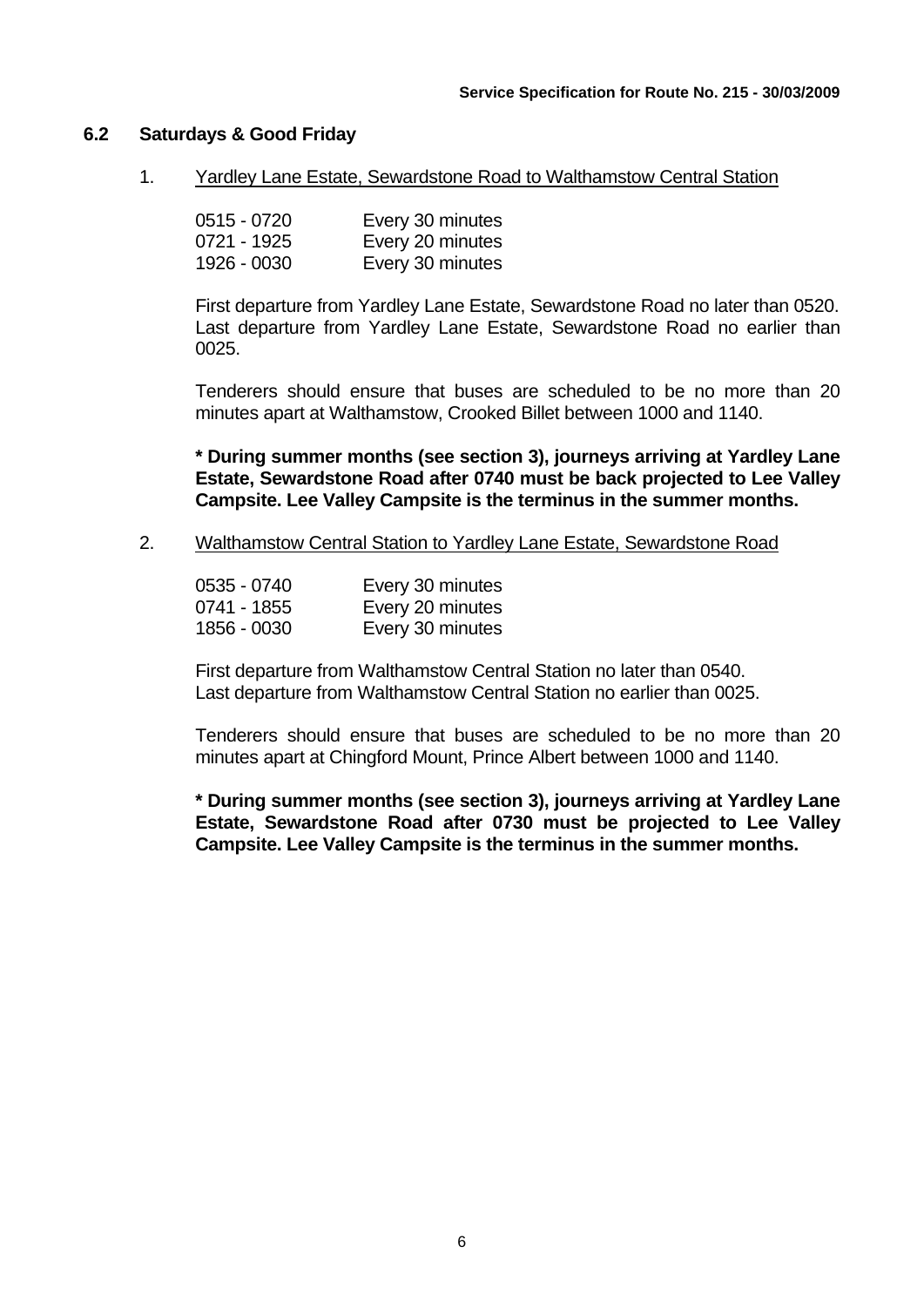# **6.3 Sundays**

# 1. Yardley Lane Estate, Sewardstone Road to Walthamstow Central Station

0650 - 0030 Every 30 minutes

First departure from Yardley Lane Estate, Sewardstone Road no later than 0655. Last departure from Yardley Lane Estate, Sewardstone Road no earlier than 0025.

Tenderers should ensure that buses are scheduled to be no more than 30 minutes apart at Walthamstow, Crooked Billet between 1010 and 1140.

**\* During summer months (see section 3), journeys arriving at Yardley Lane Estate, Sewardstone Road after 0725 must be back projected to Lee Valley Campsite. Lee Valley Campsite is the terminus in the summer months.** 

## 2. Walthamstow Central Station to Yardley Lane Estate, Sewardstone Road

0655 - 0030 Every 30 minutes

First departure from Walthamstow Central Station no later than 0700. Last departure from Walthamstow Central Station no earlier than 0025.

Tenderers should ensure that buses are scheduled to be no more than 30 minutes apart at Chingford Mount, Prince Albert between 1015 and 1145.

**\* During summer months (see section 3), journeys arriving at Yardley Lane Estate, Sewardstone Road after 0720 must be projected to Lee Valley Campsite. Lee Valley Campsite is the terminus in the summer months.**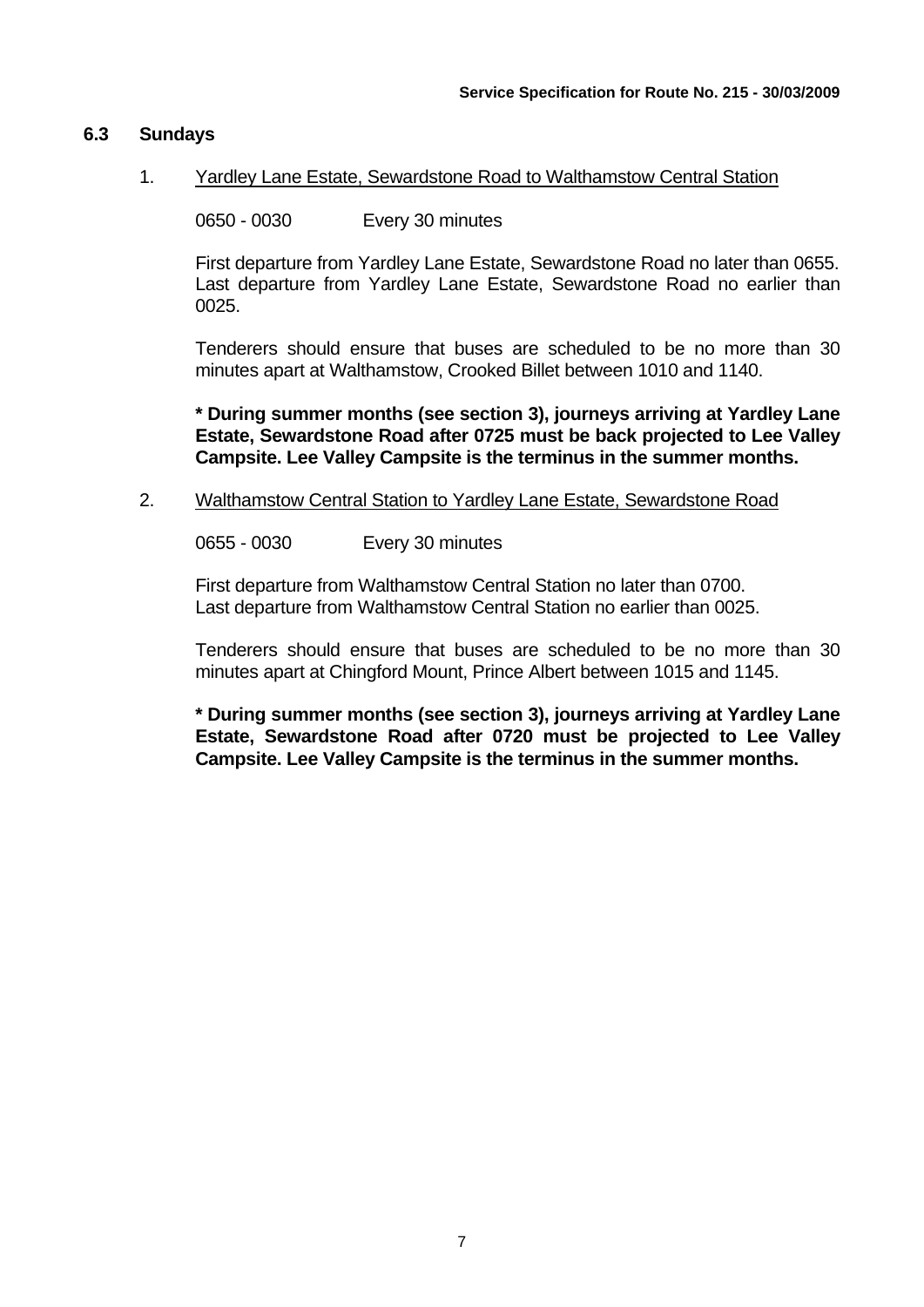## **6.4 Boxing Day**

#### 1. Yardley Lane Estate, Sewardstone Road to Walthamstow Central Station

0800 - 0030 Every 30 minutes

First departure from Yardley Lane Estate, Sewardstone Road no later than 0755. Last departure from Yardley Lane Estate, Sewardstone Road no earlier than 0025.

Tenderers should ensure that buses are scheduled to be no more than 30 minutes apart at Walthamstow, Crooked Billet between 1010 and 1140.

#### 2. Walthamstow Central Station to Yardley Lane Estate, Sewardstone Road

0755 - 0030 Every 30 minutes

First departure from Walthamstow Central Station no later than 0800. Last departure from Walthamstow Central Station no earlier than 0025.

Tenderers should ensure that buses are scheduled to be no more than 30 minutes apart at Chingford Mount, Prince Albert between 1015 and 1145.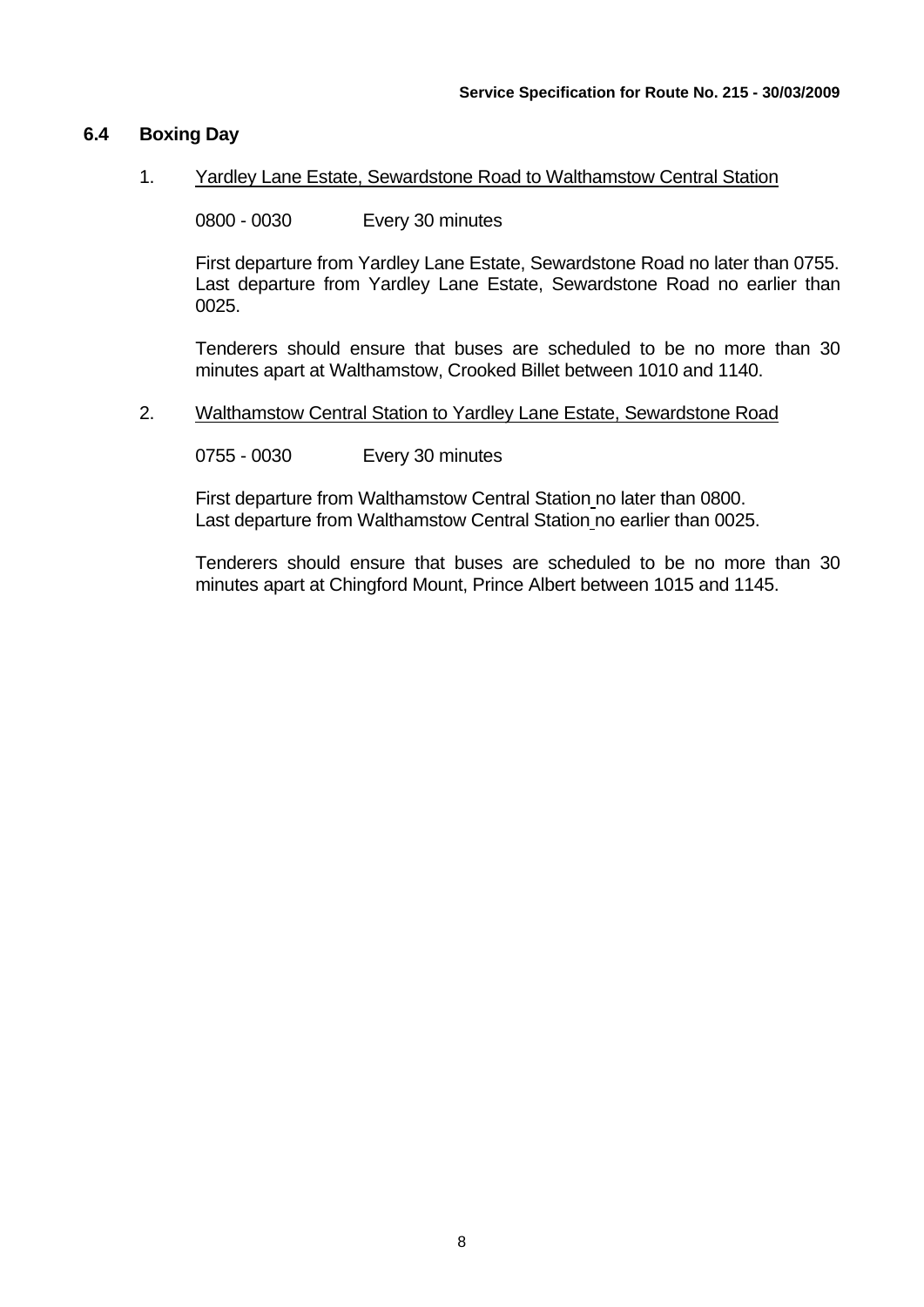# **7. MINIMUM PERFORMANCE STANDARDS**

Please refer to Section 2.7 of Part A of the Guide for Tenderers.

Tenderers should note that the objective of the Operator of Route No. 215 shall be to operate all scheduled mileage and adhere **fully** to the published timetable. The Operator must use its best endeavours to achieve this.

The **minimum** standards of acceptable performance for Route No. 215 shall be:

| Departing on Time:        | No less than 78.00% |
|---------------------------|---------------------|
| Minimum Operated Mileage: | No less than 98.00% |

or as notified by the Corporation from time to time. The Operator will be required to achieve or better the standards.

#### **QSI Thresholds**

The QSI threshold is the standard of performance to be achieved by the operator in order to qualify for an automatic contract extension (in accordance with Schedule IX of the Framework Agreement).

Departing On Time Threshold = 82.00%

#### **Summary of proposed QSI coverage: Route No. 215**

Note: While London Buses undertakes to carry out QSI surveys at the times and locations specified below, it may prove impossible to rearrange a survey cancelled or nullified at short notice.

#### **Survey locations**

# **Towards Walthamstow Central Station Towards Yardley Lane Estate,**

**Sewardstone Road/Lee Valley Campsite**  Chingford Mount Walthamstow Central Chingford Mount

Total scheduled manual QSI surveys per quarter = 48*.*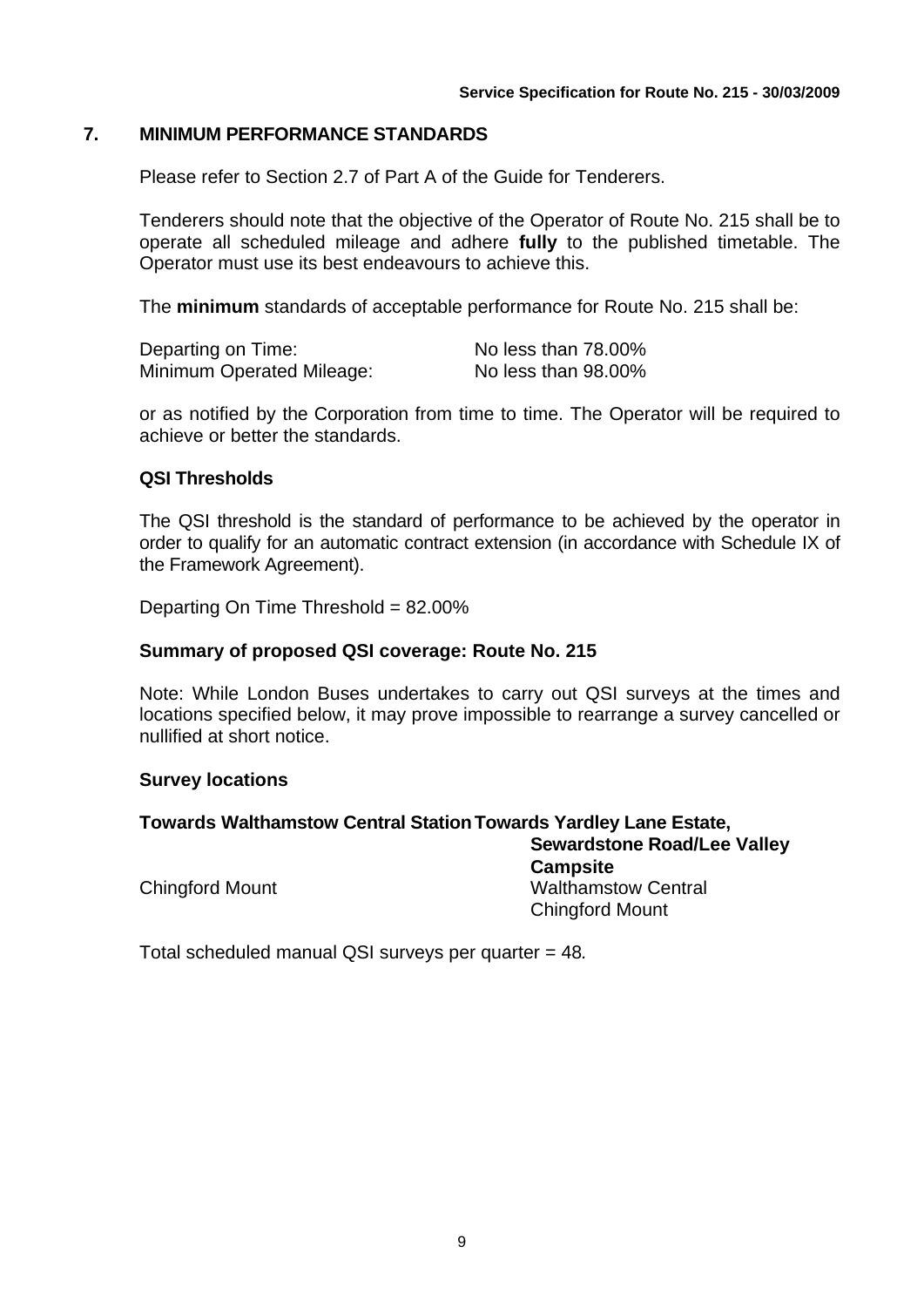# **8. RUNNING TIMES**

Extracts from the public timetable with sample running times for Route No. 215 are attached at Appendix B. This gives an indication of the time required to travel the route. Attention is drawn to the variations in running times at different times of the day. Please refer to Section 2.8 of Part A of the Guide for Tenderers for further information.

Tenderers should carefully check the existing running times to ensure that they are appropriate in present traffic conditions. Tenderers should particularly check the existing running times for the Mondays to Fridays interpeak, PM peak and the early evening and the Saturday afternoon shopping period.

It is expected that any changes to these running times can be accommodated within existing cycle times.

When reviewing existing, and devising new, running times Tenderers should refer to:

- the minimum performance standards for Route No. 215 in Section 7 above;
- the historical performance data provided in Section 1 Part B of the introduction to this ITT;
- the paragraph in Section 12 referring to the proposed extension of the Cashless Boarding zone throughout the whole of the London area.

Tenderers may consider if school summer holiday schedules, incorporating running time reductions, are desirable for this route. In this event, schedules and costs must be submitted separately.

# **9. LAYOVERS**

Under normal circumstances, layover time on stands and at bus stations should be restricted to that required to provide a reliable service. Longer layovers for any other purpose may only be taken with the permission of the Corporation.

#### **10. TIMING CONSTRAINTS**

Route No. 215 should be best separated with Route No. 97 between Walthamstow Central Station and Chingford Mount, Prince Albert during all periods, where possible.

Route No. 215 should be best separated from Route No. 357 between Walthamstow Central Station and Chingford Mount, Prince Albert during all periods, where possible.

Tenderers submitting bids should bear this requirement in mind when compiling schedules. This requirement will be negotiated with the successful Tenderer for this route to ensure that optimal interworking/separation is delivered within its schedules.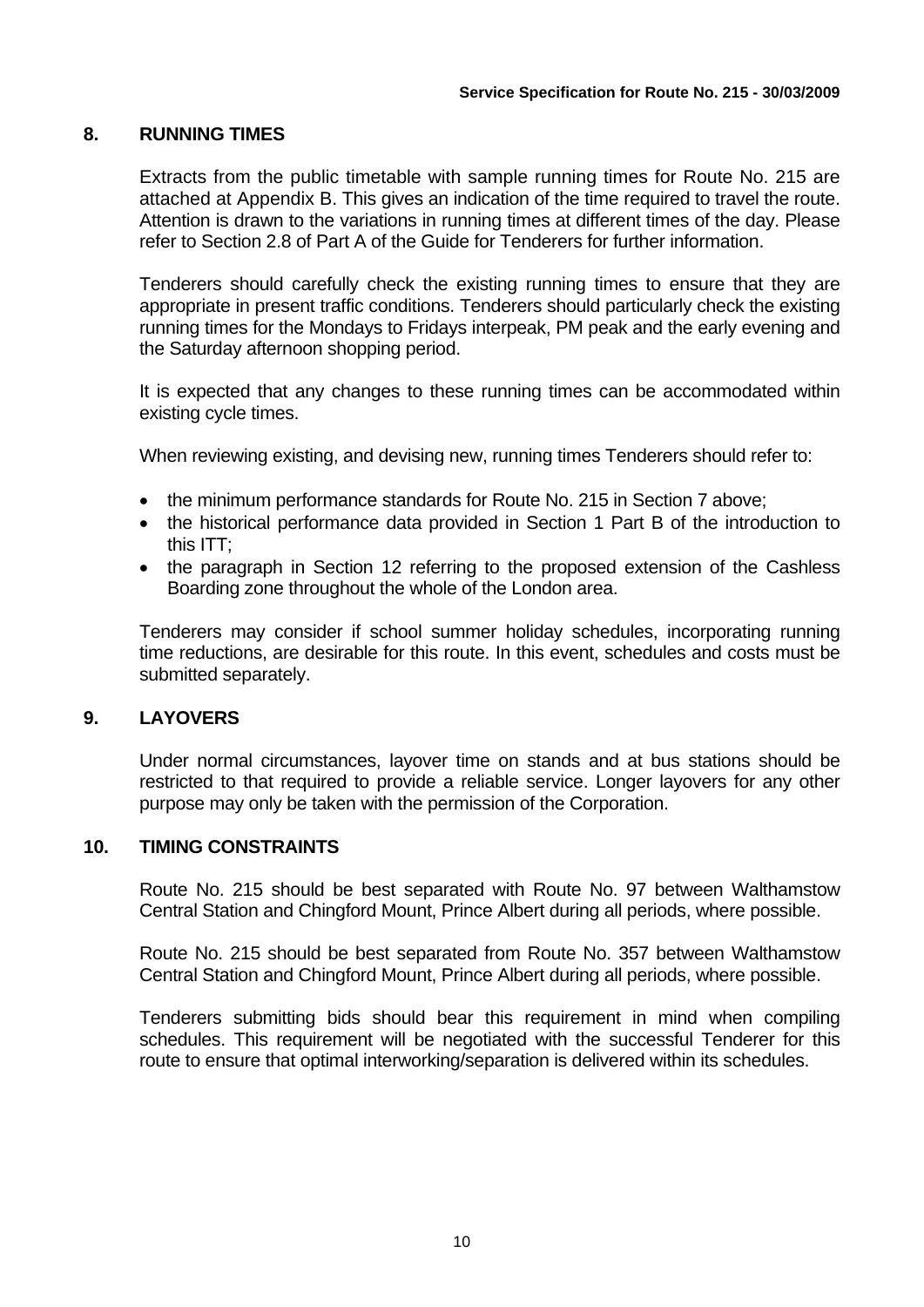# **11. CONTROL STRATEGY**

Route No. 215 can suffer from the effects of traffic congestion, making some form of route control essential in order to achieve or better the minimum performance standards for this route.

Tenderers should submit proposals on the control strategy they intend to adopt and the type of control they would intend to use by completing the form provided in Section 3: Part 7 of this ITT. The cost of this control should be included within the main Tender price.

Tenderers should also indicate how they intend to facilitate driver changeovers and meal reliefs for this route.

Further information is provided in Section 2.11 of Part A of the Guide for Tenderers.

# **12. OPERATIONAL CONSIDERATIONS**

Tenderers should note the following operating considerations affecting Route No. 215:

- Route No. 215 can suffer from unpredictable traffic delays in the Walthamstow, Crooked Billet area, particularly during peak periods.
- Walthamstow Market may cause delays in the vicinity of Hoe Street on Saturdays.
- Tenderers should note that delays are caused by lengthy boarding times at Lee Valley Campsite.

Tenderers should also note the following factors/events which may have an impact on Route No. 215 in the foreseeable future:

- A proposal exists for the opening of the northern side of Walthamstow bus station. This will enable buses to operate directly through the bus station and via Walthamstow High Street. Currently buses operate via looping via the Hoe Street/Selborne Road gyratory and within the bus station. If this proposal is implemented, Route No. 215 and other routes in the surrounding area will benefit. Due to the complexity of the scheme, completion is not anticipated before the Olympics in 2012.
- It is anticipated that Cashless Boarding will be extended throughout London at some stage during the lifetime of this contract. **This is expected to lead to significant savings in running and recovery times to bus routes, and, therefore, potential resource (cycle time and PVR) savings are expected. Tenderers are required to identify and submit the level of savings per vehicle that could be achieved by reducing peak vehicle requirement, and/or how reliability targets could be revised when the Scheme is introduced.**

The above factors have been included to assist Tenderers and represents the information currently available to the Corporation. Tenderers should make their own enquiries about events which may impact upon the route and should form their own views about their likely effect upon it.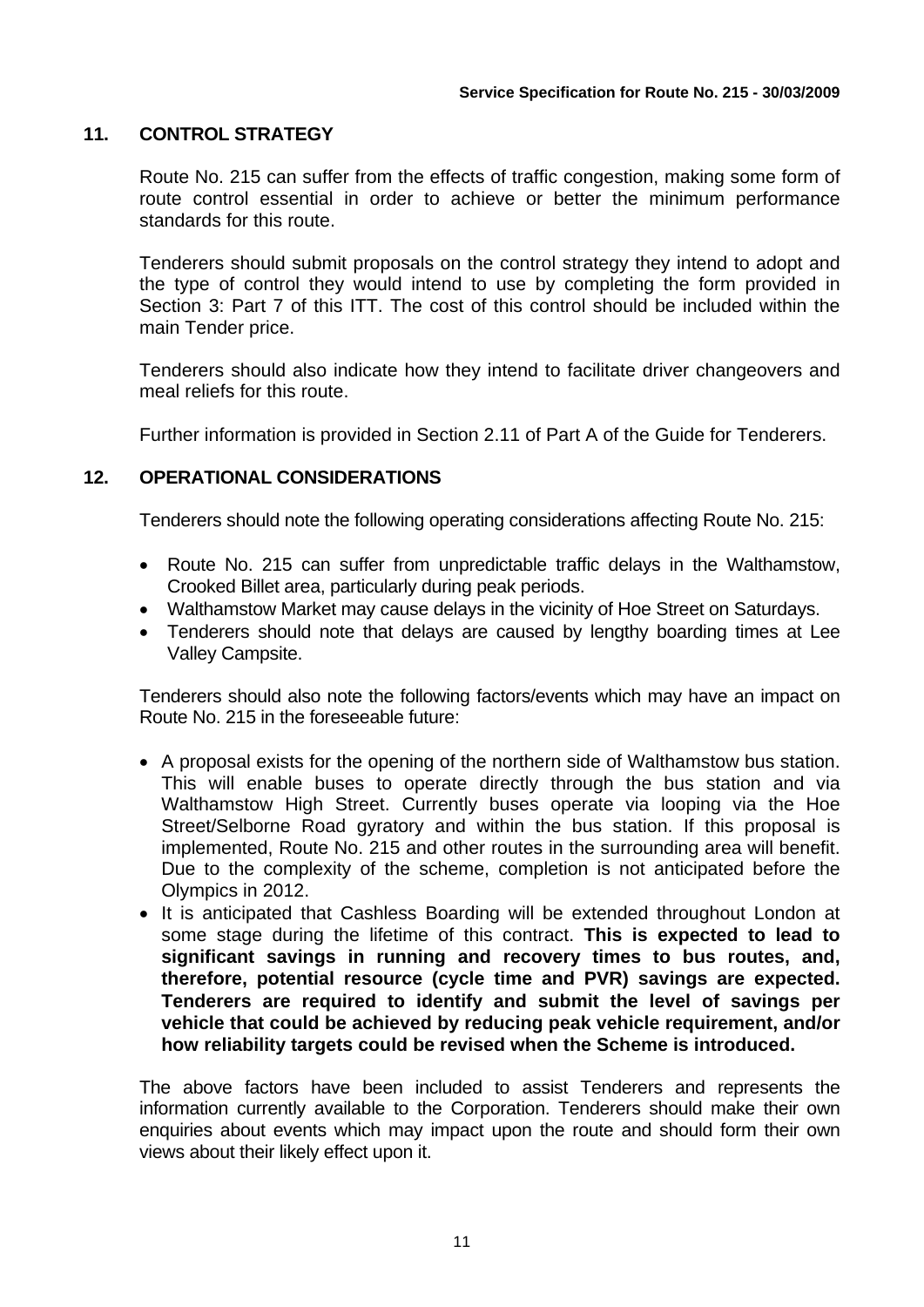## **13. STOPPING ARRANGEMENTS**

Buses operating on Route No. 215 must serve all stops on the line of route designated for the route.

Please note, Route No. 215 operates non stop between Yardley Lane Estate, Sewardstone Road and Lee Valley Campsite.

#### **14. TIMING POINTS & MILEAGES**

#### **Timing Points**

The required timing points (and codes) are shown in Caesar.

#### **Mileages for Route No. 215**

Yardley Lane Estate, Sewardstone Road to Walthamstow Central Station 4.9 miles Walthamstow Central Station to Yardley Lane Estate, Sewardstone Road 4.9 miles

| Lee Valley Campsite to Walthamstow Central Station | 5.6miles  |
|----------------------------------------------------|-----------|
| Walthamstow Central Station to Lee Valley Campsite | 5.6 miles |

Tenderers should note that:

• these measurements are believed to be accurate to within 0.5 miles, but no warranty or representation as to accuracy is given;

• out of service stand workings have not been measured and are not included within the above measurements;

• if alternative or additional measurements are used by the Tenderer, these must be stated in the tender submission;

• point to point measurements pertaining to recognised curtailment points or alternative terminals will be agreed with the successful Tenderer once the contract has been awarded.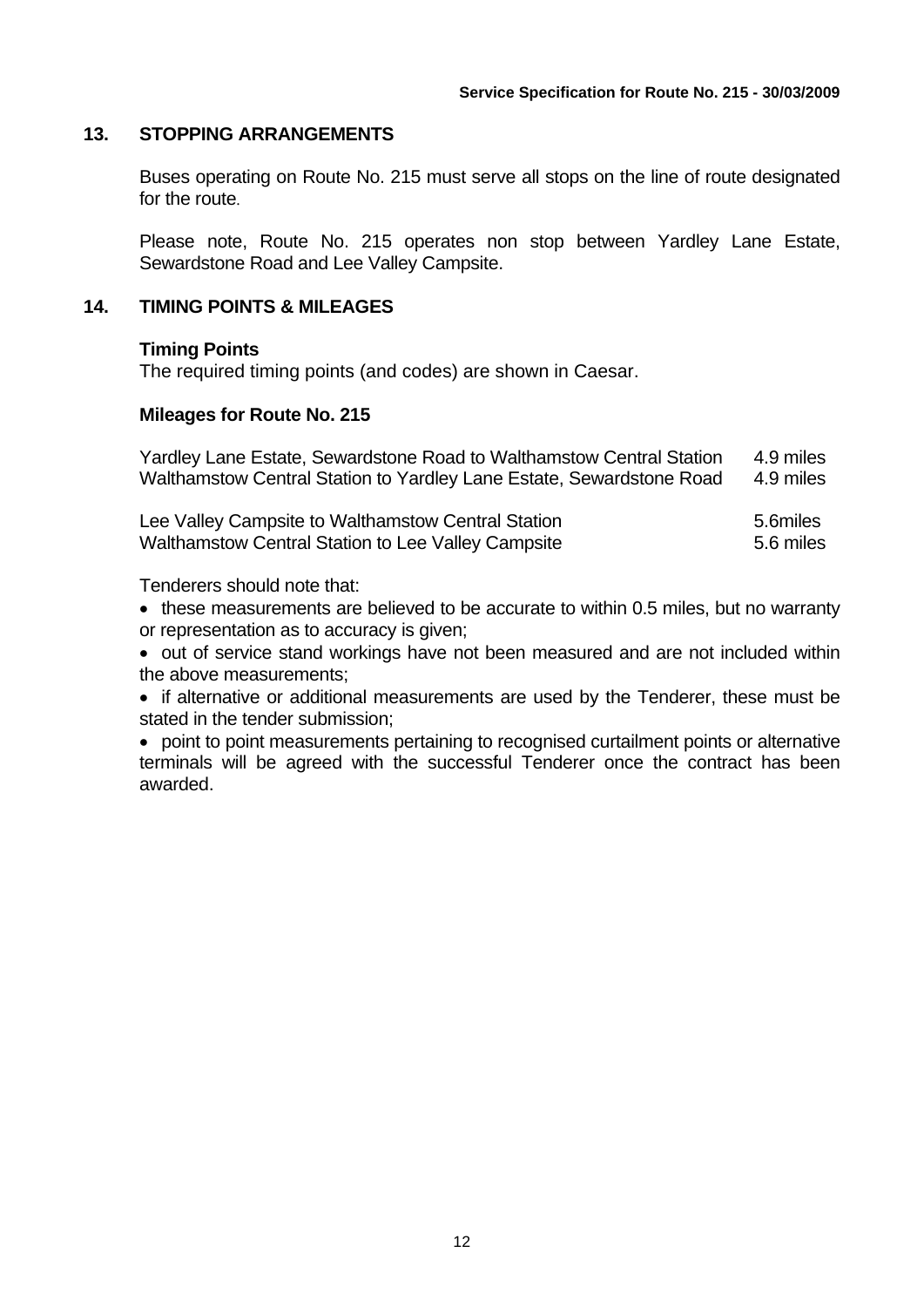# **15. VEHICLE LIVERY**

All vehicles to be used on Route No. 215 from the commencement of the new Route Agreement must be in a livery that is exclusively Corporation red. The paint should be matched accurately to the colour as defined by the following manufacturer's specifications:

ICI London Bus Red P498 FPF 3

Other manufacturers should also be able to produce this specification from the ICI colour chart.

This requirement does not include the lower panels which may be in a different colour but which shall not exceed 50cm in height, or the rooftop which should be painted white so as to reduce temperatures inside the vehicle during the summer months.

The positioning and size of Operators' logos are to be agreed between the Operator and the Corporation and, where possible, these should be above the front doors on the nearside of the vehicles and above the drivers' offside cab windows.

All livery proposals must be submitted to the Contracts Tendering Manager for approval.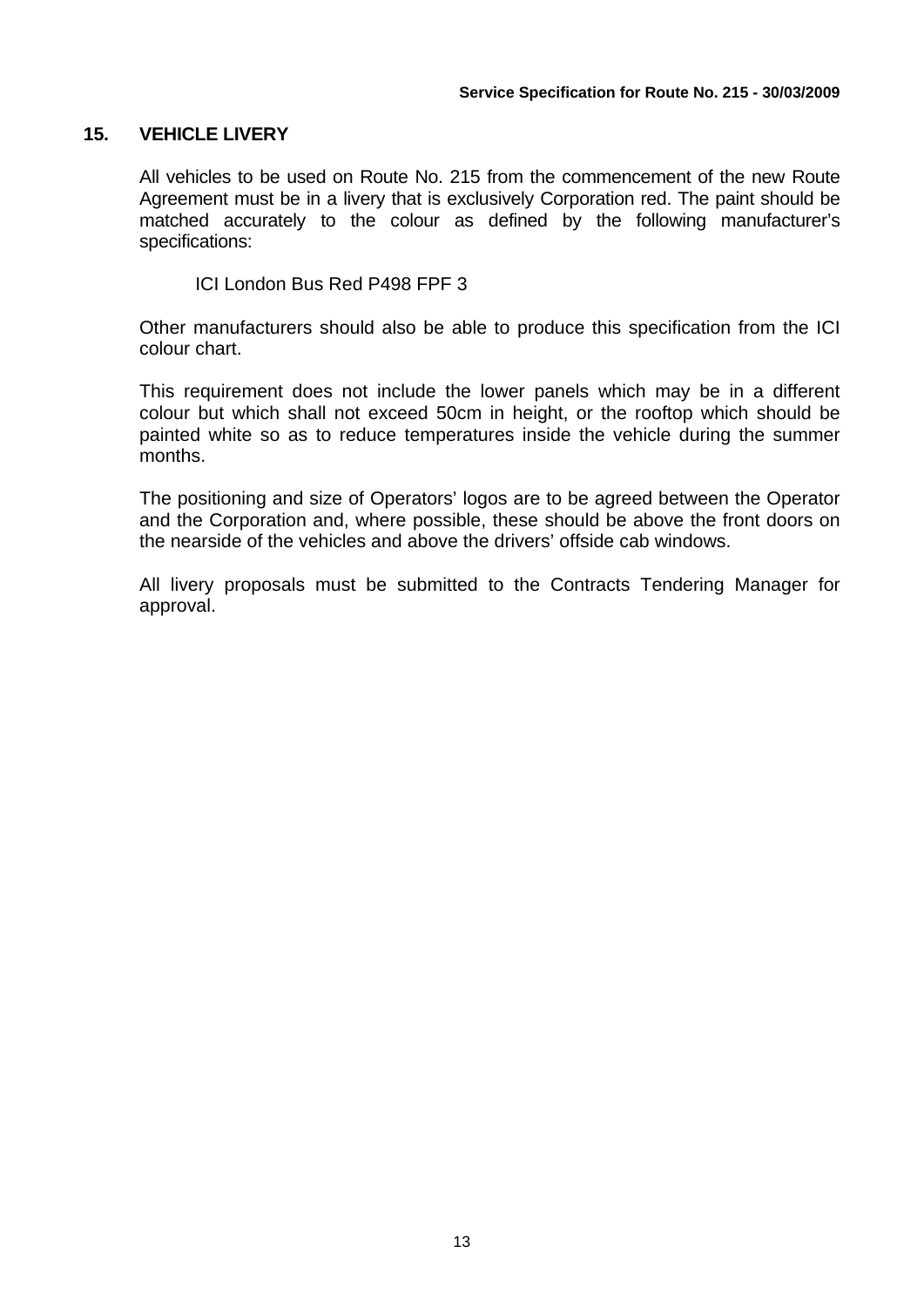# **16. REQUIREMENTS FOR REGISTRATION**

The section of Route No. 215 between Lee Valley Campsite and the Essex County Boundary at Sewardstone Road (with junction with Boardman Avenue) will need to be registered with the Traffic Commissioner for the Eastern Traffic Area 56 days before the operation commences. The registration should be sent to:

Eastern Traffic Area Office Hillcrest House 386 Harehills Lane LEEDS LS9 6NF

Copies of the registration should be sent to:

Nick Blackall Local Bus Planning Manager Highways and Transportation Essex County Council County Hall Chelmsford Essex CM1 1QH

and to:

Barry Skinner (Licensing Manager), TfL Surface Transport 11<sup>th</sup> Floor Palestra 197 Blackfriars Road London SE1 8NJ

The cost of this should be met by the Operator.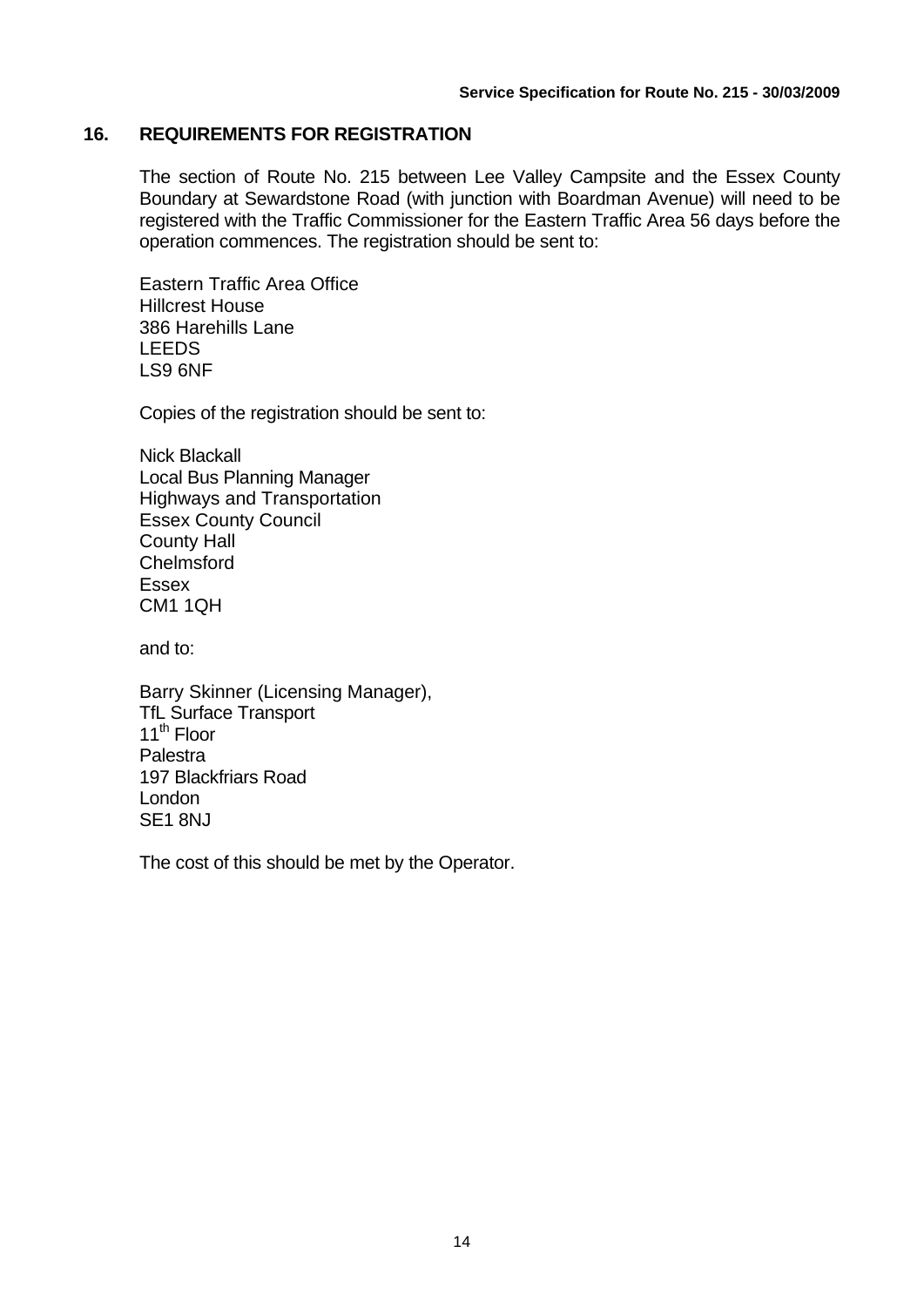# **APPENDIX A: ROUTE RECORD**

# **ROUTE No. 215: YARDLEY LANE ESTATE, SEWARDSTONE ROAD/LEE VALLEY CAMPSITE - WALTHAMSTOW CENTRAL STATION**

## **STREETS TRAVERSED**

**Towards Walthamstow Central Station:** Private road in Lee Valley Campsite, Sewardstone Road, Boardman Avenue, Sewardstone Road, Mansfield Hill, Old Church Road, Chingford Mount Road, Chingford Road, Crooked Billet roundabout, Chingford Road, Hoe Street, Selborne Road, Walthamstow Central Bus Station.

**Towards Yardley Lane Estate, Sewardstone Road/Lee Valley Campsite:** Walthamstow Central Bus Station, Selborne Road, Hoe Street, Chingford Road, Crooked Billet roundabout, Chingford Road, Chingford Mount Road, Old Church Road, Mansfield Hill, Sewardstone Road, Boardman Avenue, Sewardstone Road, Private road in Lee Valley Campsite.

## **STANDS, TURNING POINTS AND DESTINATION BLINDS**

Tenderers should note that under normal circumstances, the specific restrictions relating to each stand will apply to the whole stand at all times. Any variation to such standing arrangements must be agreed by the Corporation. In addition, Tenderers should note the following general requirements:

- 1) Drivers MUST switch off engines during layover periods at bus stations or on stands.
- 2) No meal reliefs may be taken on any stand (on or off line of route) without the permission of the Corporation.
- 3) No crew ferry vehicles may enter any stand (on or off line of route) without the permission of the Corporation.
- 4) Destination blind displays to be used are shown under each stand description. Tenderers may suggest, within their bids, alternative blind displays.
- 5) The intermediate (also known as via) blind display to be used on the nearside of the vehicle is shown in the box below:

215 via Chingford Mount

For further information, please refer to Annex C of the Framework Agreement: General Conditions relating to the use of London Buses' Bus Stations and Stands.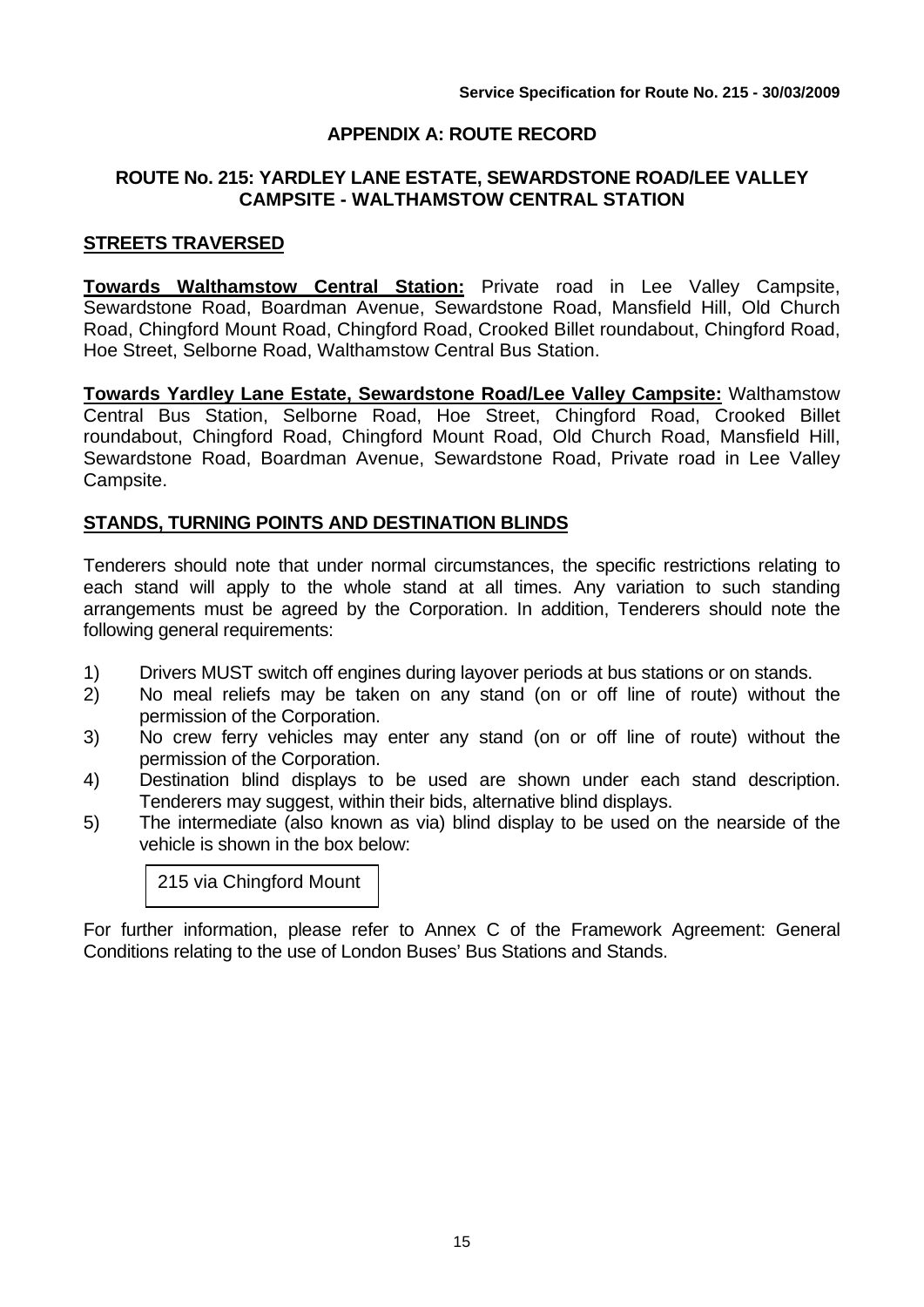# **LEE VALLEY CAMPSITE**

Private stand in bus turning circle in Lee Valley camp site on west side of Sewardstone Road, extending 50 metres.

Buses proceed from Private road in Lee Valley Campsite direct to stand, departing to Private road in Lee Valley Campsite. Set down and pick up in Private road in Lee Valley Campsite.

| AVAILABILITY:                  | At any time.                                      |
|--------------------------------|---------------------------------------------------|
| <b>OPERATING RESTRICTIONS:</b> | No more than 1 vehicle on Route No. 215 should be |
|                                | scheduled to stand at any one time.               |
| <b>MEAL RELIEFS:</b>           | No meal relief vehicles to stand at any time.     |
| <b>FERRY VEHICLES:</b>         | No ferry vehicles to park on stand at any time.   |
| <b>OTHER INFORMATION:</b>      | Toilet facilities to be confirmed.                |
| <b>BLIND DISPLAY:</b>          | Lee Valley Campsite                               |

#### **CHINGFORD, YARDLEY LANE ESTATE**

Private stand for 3 buses in bus parking area on east side of Sewardstone Road commencing at junction of Boardman Avenue and extending 43 metres north. Buses proceed from Sewardstone Road direct to stand, departing to Sewardstone Road. Set down and pick up in Sewardstone Road.

| <b>AVAILABILITY:</b>           | At any time.                                                                             |
|--------------------------------|------------------------------------------------------------------------------------------|
| <b>OPERATING RESTRICTIONS:</b> | No more than 1 vehicle on Route No. 215 should be<br>scheduled to stand at any one time. |
| <b>MEAL RELIEFS:</b>           | No meal relief vehicles to stand at any time.                                            |
| <b>FERRY VEHICLES:</b>         | No ferry vehicles to park on stand at any time.                                          |
| <b>OTHER INFORMATION:</b>      | Toilet facilities available in tea shop across the road<br>(restricted opening).         |
| <b>BLIND DISPLAY:</b>          | <b>Yardley Lane</b>                                                                      |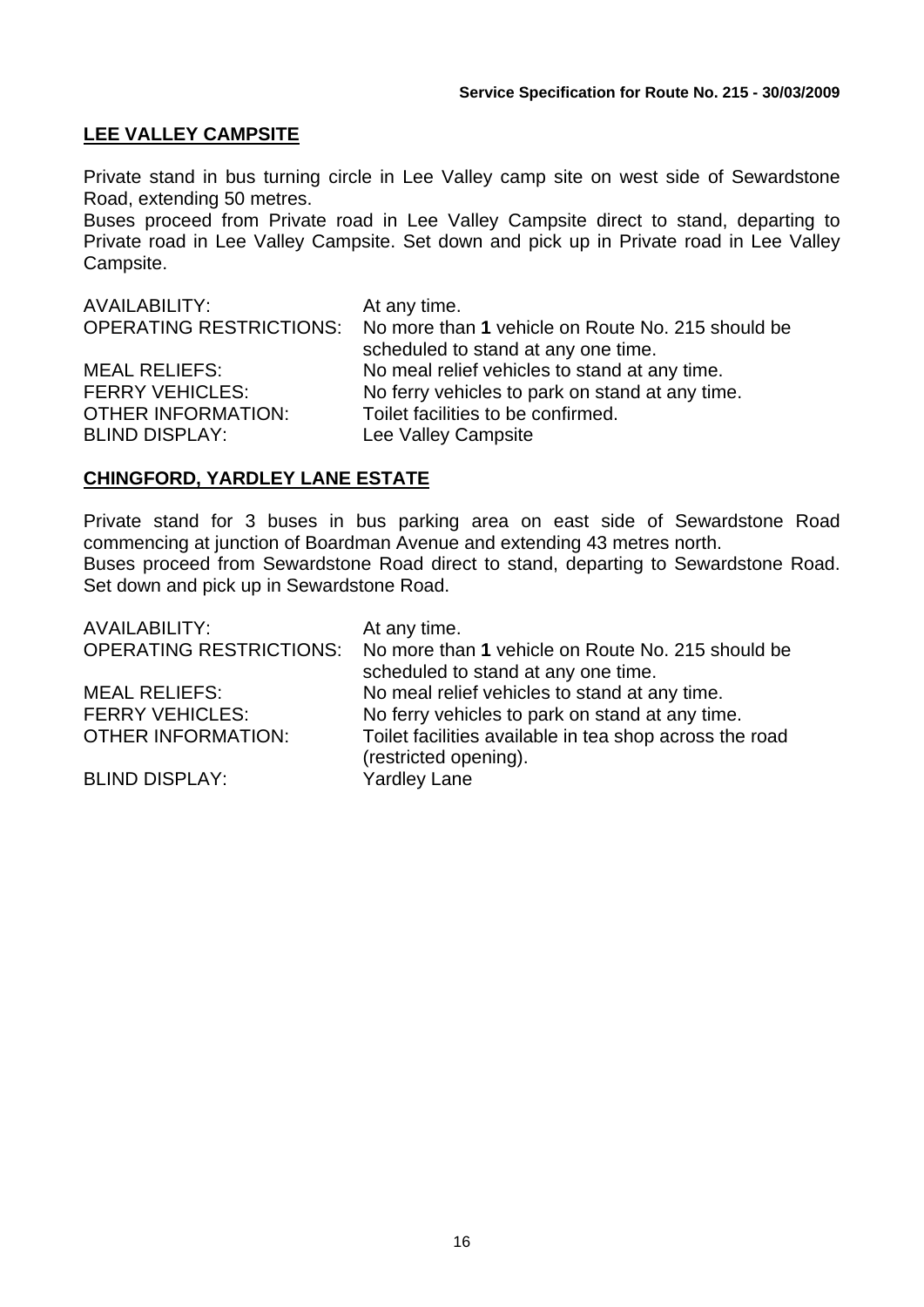# **CHINGFORD MOUNT, PRINCE ALBERT**

Public stand for 4 buses in marked bays on south side of Albert Crescent commencing opposite No. 3 and extending 28 metres east.

# From Yardley Lane Estate, Sewardstone Road/Lee Valley Campsite

Buses proceed from Old Church Road via Albert Crescent to stand, departing via Albert Crescent and Hall Lane to Old Church Road. Set down in Albert Crescent, at alighting point and pick up in Old Church Road, at stop E.

# From Walthamstow Central Station

Buses proceed from Old Church Road via Albert Crescent to stand, departing via Albert Crescent and Hall Lane to Chingford Mount Road. Set down in Old Church Road, at stop E and pick up in Chingford Mount Road, at stop J.

| AVAILABILITY:                  | At any time.                                    |
|--------------------------------|-------------------------------------------------|
| <b>OPERATING RESTRICTIONS:</b> | To be used for unscheduled curtailments only.   |
| <b>MEAL RELIEFS:</b>           | No meal relief vehicles to stand at any time.   |
| <b>FERRY VEHICLES:</b>         | No ferry vehicles to park on stand at any time. |
| <b>BLIND DISPLAY:</b>          | <b>Chingford Mount</b>                          |

# **WALTHAMSTOW, CROOKED BILLET**

From Yardley Lane Estate, Sewardstone Road/Lee Valley Campsite

Buses proceed from Chingford Road via Crooked Billet Roundabout departing to Chingford Road. Set down in Chingford Road, at stop CD and pick up in Chingford Road, at stop CS.

# From Walthamstow Central Station

Buses proceed from Chingford Road via Crooked Billet Roundabout departing to Chingford Road. Set down in Chingford Road, at stop CH and pick up in Chingford Road, at stop CE.

AVAILABILITY: At any time. BLIND DISPLAY: Walthamstow, Crooked Billet

OPERATING RESTRICTIONS: **Turning Point Only - Buses must not stand.**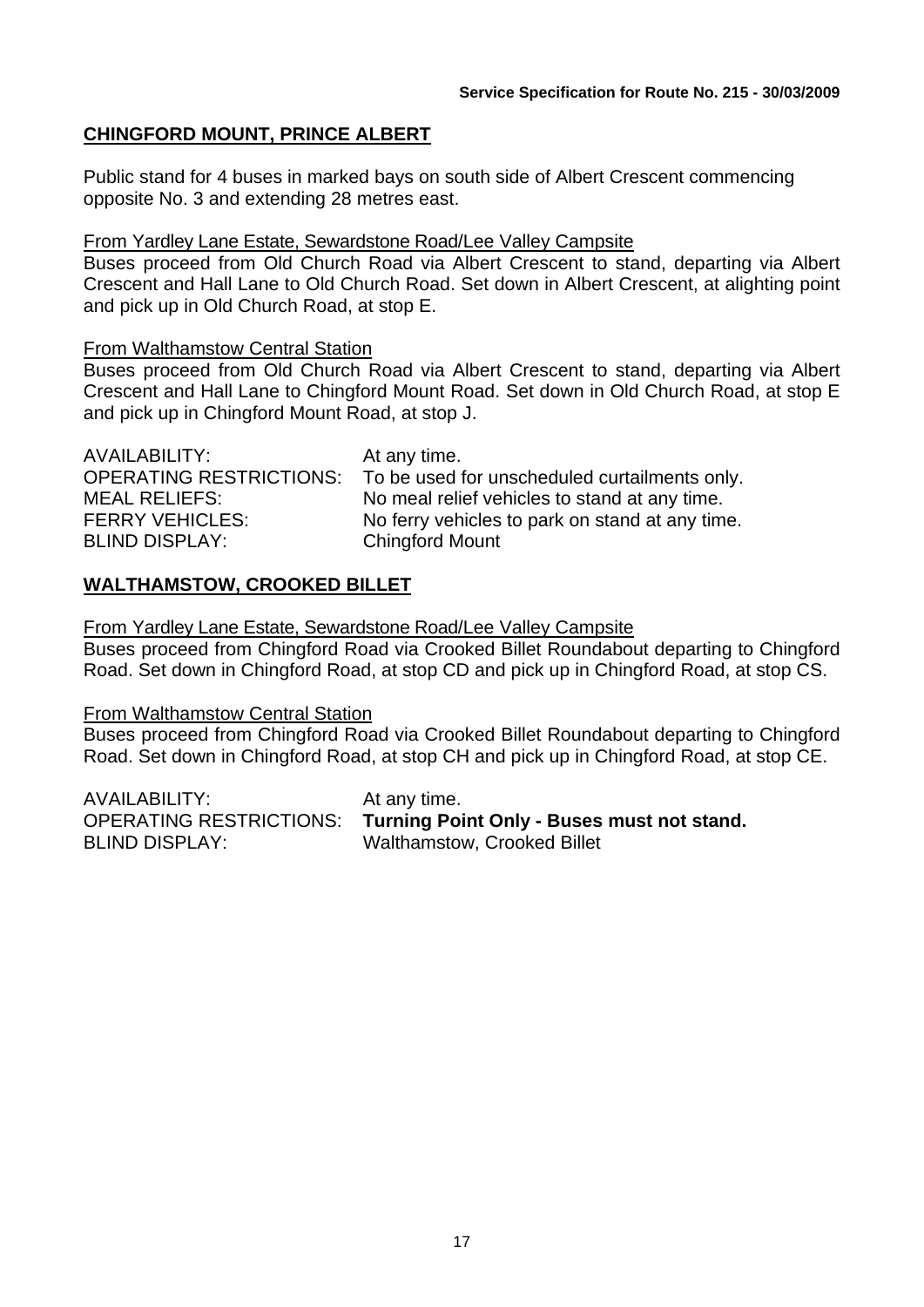# **WALTHAMSTOW CENTRAL STATION**

Private stand for 13 buses in marked bays on east side of Walthamstow Central Bus Station on north side of Selborne Road. Overflow offside stand for 1 bus on west side of bus station in lay-by opposite Stop A.

Buses proceed from Walthamstow Central Bus Station direct to stand, departing to Walthamstow Central Bus Station. Set down in Walthamstow Central Bus Station, at alighting point and pick up in Walthamstow Central Bus Station, at stop D.

AVAILABILITY: At any time. OPERATING RESTRICTIONS: No more than **1** vehicle on Route No. 215 should be scheduled to stand at any one time. MEAL RELIEFS: No meal relief vehicles to stand at any time. FERRY VEHICLES: No ferry vehicles to park on stand at any time. OTHER INFORMATION: Toilet facilities available 24 hours a day. BLIND DISPLAY: Walthamstow Central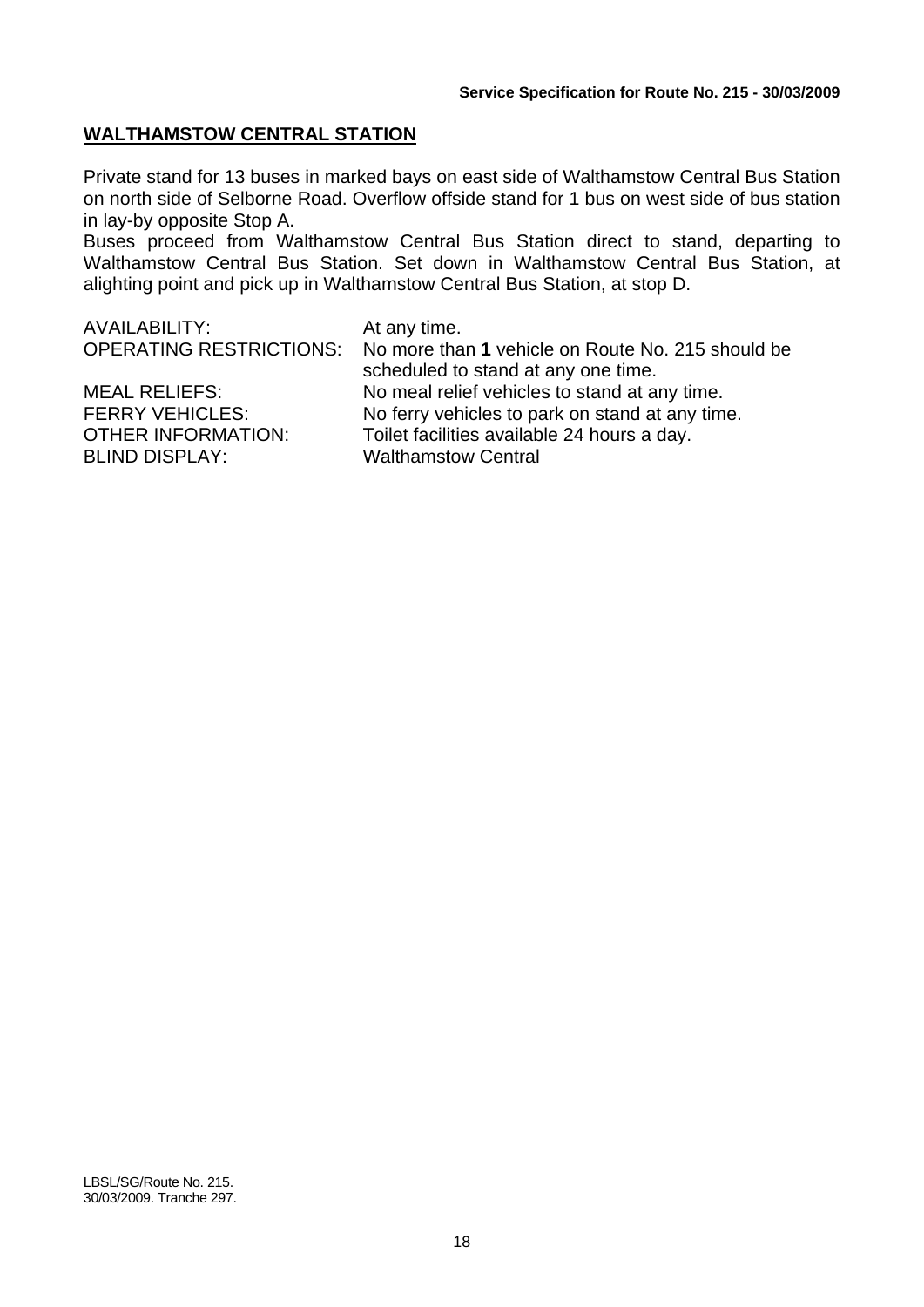# **APPENDIX B: SAMPLE RUNNING TIMES FOR ROUTE No. 215**

(based on current schedule)

# **MONDAYS TO FRIDAYS**

# 1. Walthamstow Central Station to Yardley Lane Estate, Sewardstone Road/Lee Valley **Campsite**

|                                                              | <b>Typical</b><br>early<br>morning | Longest<br>morning<br>peak | <b>Typical</b><br>interpeak | Longest<br>afternoon<br>peak | Typical<br>early<br>evening | <b>Typical</b><br>late<br>evening |
|--------------------------------------------------------------|------------------------------------|----------------------------|-----------------------------|------------------------------|-----------------------------|-----------------------------------|
| <b>Walthamstow Central Station</b>                           | 0542                               | 0806                       | 1206                        | 1703                         | 2023                        | 2253                              |
| <b>Walthamstow Bell</b>                                      | 0546                               | 0812                       | 1212                        | 1710                         | 2028                        | 2258                              |
| <b>Walthamstow Crooked Billet</b>                            | 0549                               | 0816                       | 1216                        | 1715                         | 2031                        | 2301                              |
| Chingford Mount Prince Albert<br>Sewardstone Road Kings Head | 0554                               | 0822                       | 1222                        | 1722                         | 2037                        | 2307                              |
| Hill                                                         | 0559                               | 0829                       | 1229                        | 1730                         | 2042                        | 2312                              |
| <b>Yardley Lane Estate</b>                                   |                                    |                            |                             |                              |                             |                                   |
| Sewardstone Road                                             | 0602                               | 0832                       | 1232                        | 1734                         | 2045                        | 2315                              |
| <b>Lee Valley Campsite</b>                                   |                                    |                            | 1234                        | 1737                         | 2047                        | 2317                              |
|                                                              | 20<br>minutes                      | 26<br>minutes              | 28<br>minutes               | 34<br>minutes                | 24<br>minutes               | 24<br>minutes                     |

2 Lee Valley Campsite/Yardley Lane Estate, Sewardstone Road to Walthamstow Central **Station** 

|                                                                               | <b>Typical</b><br>early<br>morning | Longest<br>morning<br>peak | <b>Typical</b><br>interpeak | Longest<br>afternoon<br>peak | <b>Typical</b><br>early<br>evening | <b>Typical</b><br>late<br>evening |
|-------------------------------------------------------------------------------|------------------------------------|----------------------------|-----------------------------|------------------------------|------------------------------------|-----------------------------------|
| <b>Lee Valley Campsite</b>                                                    |                                    |                            | 1201                        | 1701                         | 2022                               | 2052                              |
| <b>Yardley Lane Estate</b><br>Sewardstone Road<br>Sewardstone Road Kings Head | 0520                               | 0801                       | 1204                        | 1704                         | 2024                               | 2254                              |
| Hill                                                                          | 0523                               | 0807                       | 1208                        | 1709                         | 2027                               | 2257                              |
| <b>Chingford Mount Prince Albert</b>                                          | 0528                               | 0816                       | 1216                        | 1717                         | 2032                               | 2302                              |
| <b>Walthamstow Crooked Billet</b>                                             | 0533                               | 0824                       | 1223                        | 1723                         | 2037                               | 2307                              |
| <b>Walthamstow Bell</b>                                                       | 0536                               | 0829                       | 1228                        | 1728                         | 2040                               | 2310                              |
| <b>Walthamstow Central Station</b>                                            | 0540                               | 0836                       | 1235                        | 1736                         | 2046                               | 2316                              |
|                                                                               | 20<br>minutes                      | 35<br>minutes              | 34<br>minutes               | 35<br>minutes                | 24<br>minutes                      | 24<br>minutes                     |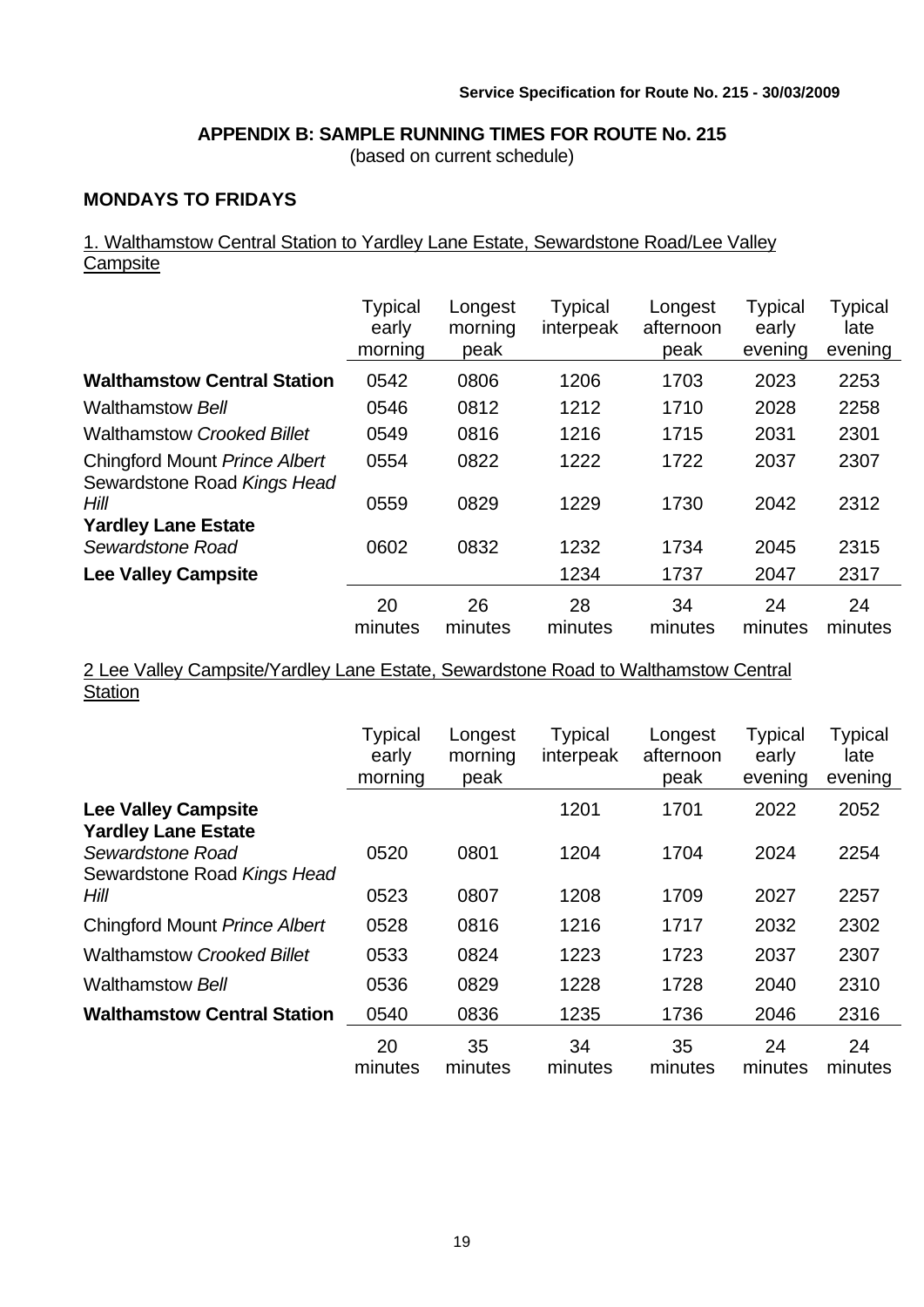# **SATURDAYS**

1. Walthamstow Central Station to Yardley Lane Estate, Sewardstone Road/Lee Valley **Campsite** 

|                                             | <b>Typical</b><br>early<br>morning | <b>Typical</b><br>late AM<br>shopping<br>period | <b>Typical</b><br>PM.<br>shopping<br>period | Typical<br>early<br>evening | <b>Typical</b><br>late<br>evening |
|---------------------------------------------|------------------------------------|-------------------------------------------------|---------------------------------------------|-----------------------------|-----------------------------------|
| <b>Walthamstow Central Station</b>          | 0542                               | 1009                                            | 1529                                        | 1953                        | 2323                              |
| <b>Walthamstow Bell</b>                     | 0546                               | 1018                                            | 1538                                        | 1958                        | 2328                              |
| <b>Walthamstow Crooked Billet</b>           | 0549                               | 1022                                            | 1542                                        | 2001                        | 2331                              |
| Chingford Mount Prince Albert               | 0554                               | 1029                                            | 1549                                        | 2007                        | 2337                              |
| Sewardstone Road Kings Head Hill            | 0559                               | 1036                                            | 1556                                        | 2012                        | 2342                              |
| <b>Yardley Lane Estate Sewardstone Road</b> | 0602                               | 1039                                            | 1559                                        | 2015                        | 2345                              |
| <b>Lee Valley Campsite</b>                  |                                    | 1041                                            | 1601                                        | 2017                        | 2347                              |
|                                             | 20<br>minutes                      | 32<br>minutes                                   | 32<br>minutes                               | 24<br>minutes               | 24<br>minutes                     |

2. Lee Valley Campsite/Yardley Lane Estate, Sewardstone Road to Walthamstow Central **Station** 

|                                             | <b>Typical</b><br>early<br>morning | <b>Typical</b><br>late AM<br>shopping<br>period | <b>Typical</b><br>PM.<br>shopping<br>period | Typical<br>early<br>evening | <b>Typical</b><br>late<br>evening |
|---------------------------------------------|------------------------------------|-------------------------------------------------|---------------------------------------------|-----------------------------|-----------------------------------|
| <b>Lee Valley Campsite</b>                  |                                    | 1026                                            | 1506                                        | 2022                        | 2252                              |
| <b>Yardley Lane Estate Sewardstone Road</b> | 0520                               | 1029                                            | 1509                                        | 2024                        | 2254                              |
| Sewardstone Road Kings Head Hill            | 0523                               | 1033                                            | 1513                                        | 2027                        | 2257                              |
| Chingford Mount Prince Albert               | 0528                               | 1041                                            | 1521                                        | 2032                        | 2302                              |
| <b>Walthamstow Crooked Billet</b>           | 0533                               | 1049                                            | 1529                                        | 2037                        | 2307                              |
| <b>Walthamstow Bell</b>                     | 0536                               | 1054                                            | 1534                                        | 2040                        | 2310                              |
| <b>Walthamstow Central Station</b>          | 0540                               | 1102                                            | 1542                                        | 2046                        | 2316                              |
|                                             | 20<br>minutes                      | 36<br>minutes                                   | 36<br>minutes                               | 24<br>minutes               | 24<br>minutes                     |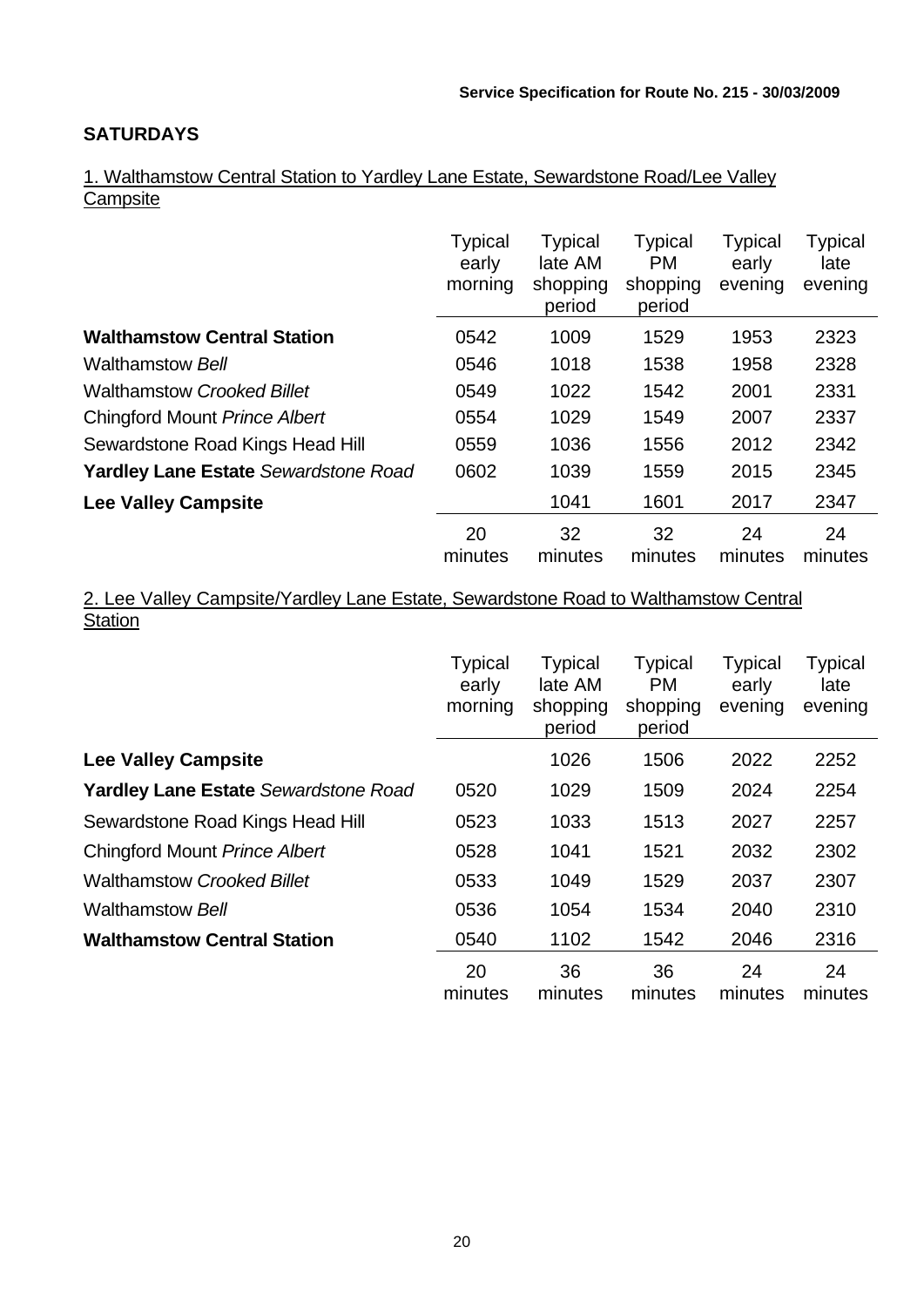# **SUNDAYS**

# 1. Walthamstow Central Station to Yardley Lane Estate, Sewardstone Road

|                                             | <b>Typical</b><br>early<br>morning | <b>Typical</b><br>late AM<br>shopping<br>period | <b>Typical</b><br><b>PM</b><br>shopping<br>period | <b>Typical</b><br>early<br>evening | <b>Typical</b><br>late<br>evening |
|---------------------------------------------|------------------------------------|-------------------------------------------------|---------------------------------------------------|------------------------------------|-----------------------------------|
| <b>Walthamstow Central Station</b>          | 0658                               | 1051                                            | 1520                                              | 2023                               | 2253                              |
| <b>Walthamstow Bell</b>                     | 0702                               | 1059                                            | 1528                                              | 2028                               | 2258                              |
| <b>Walthamstow Crooked Billet</b>           | 0705                               | 1103                                            | 1532                                              | 2031                               | 2301                              |
| <b>Chingford Mount Prince Albert</b>        | 0710                               | 1109                                            | 1538                                              | 2037                               | 2307                              |
| Sewardstone Road Kings Head Hill            | 0715                               | 1115                                            | 1544                                              | 2042                               | 2312                              |
| <b>Yardley Lane Estate Sewardstone Road</b> | 0718                               | 1118                                            | 1547                                              | 2045                               | 2315                              |
| <b>Lee Valley Campsite</b>                  |                                    | 1120                                            | 1549                                              | 2047                               | 2317                              |
|                                             | 20<br>minutes                      | 29<br>minutes                                   | 29<br>minutes                                     | 24<br>minutes                      | 24<br>minutes                     |

# 2. Yardley Lane Estate, Sewardstone Road to Walthamstow Central Station

|                                      | <b>Typical</b><br>early<br>morning | <b>Typical</b><br>late AM<br>shopping<br>period | <b>Typical</b><br><b>PM</b><br>shopping<br>period | <b>Typical</b><br>early<br>evening | <b>Typical</b><br>late<br>evening |
|--------------------------------------|------------------------------------|-------------------------------------------------|---------------------------------------------------|------------------------------------|-----------------------------------|
| <b>Lee Valley Campsite</b>           |                                    | 1023                                            | 1524                                              | 2022                               | 2252                              |
| Yardley Lane Estate Sewardstone Road | 0656                               | 1026                                            | 1527                                              | 2024                               | 2254                              |
| Sewardstone Road Kings Head Hill     | 0659                               | 1029                                            | 1530                                              | 2027                               | 2257                              |
| <b>Chingford Mount Prince Albert</b> | 0704                               | 1035                                            | 1536                                              | 2032                               | 2302                              |
| <b>Walthamstow Crooked Billet</b>    | 0709                               | 1041                                            | 1542                                              | 2037                               | 2307                              |
| <b>Walthamstow Bell</b>              | 0712                               | 1045                                            | 1546                                              | 2040                               | 2310                              |
| <b>Walthamstow Central Station</b>   | 0716                               | 1052                                            | 1553                                              | 2046                               | 2316                              |
|                                      | 20<br>minutes                      | 29<br>minutes                                   | 29<br>minutes                                     | 24<br>minutes                      | 24<br>minutes                     |

The above tables have been included to assist Tenderers. They represent the information currently available to the Corporation. Tenderers should form their own views about what is appropriate in terms of running times. (See Section 8.)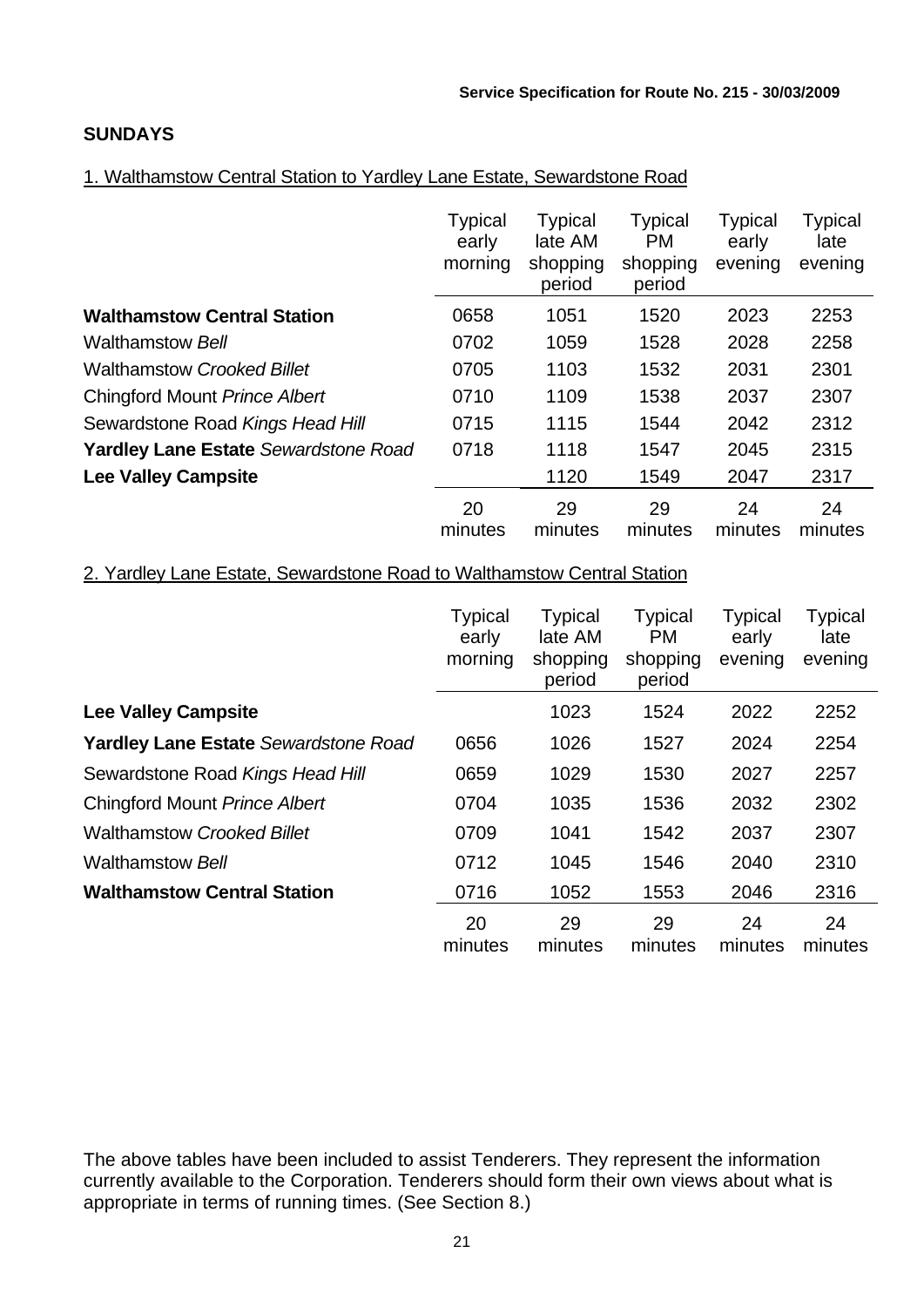#### **PART B - PERFORMANCE STATISTICS**

**Route 215**



| Period                 | 1/07<br>. .          | $\sim$                          |       | /08   |       |          |       |       |       |           |       |       |       |
|------------------------|----------------------|---------------------------------|-------|-------|-------|----------|-------|-------|-------|-----------|-------|-------|-------|
| 2007/2008              | 96.<br>$.4^{\prime}$ | $\overline{\phantom{a}}$<br>98. | 98.92 | 99.29 | 99.30 | 76<br>97 | 98.39 | 98.85 | 93.22 | .78<br>97 | 98.33 | 97.60 | 98.30 |
| <b>Min</b><br>Standard | 98.00                | 98.00                           | 98.00 | 98.00 | 98.00 | 98.00    | 98.00 | 98.00 | 98.00 | 98.00     | 98.00 | 98.00 | 98.00 |



| Period    | 1/07 | $\sim$ | $\overline{ }$<br>J | 1/08 | -    |      |            |            |            |                                          |                            |                | . .<br>16 |
|-----------|------|--------|---------------------|------|------|------|------------|------------|------------|------------------------------------------|----------------------------|----------------|-----------|
| 2007/2008 | 0.48 | 0.29   | .40                 | J.34 | 0.19 | 0.39 | 65<br>v.uJ | つら<br>∪.∠∪ | ഹ<br>، U۷. | $\overline{\phantom{0}}$<br>$\prime$<br> | $\sim$ $ -$<br>א ו<br>v.vu | $\sim$<br>0.56 | .07       |